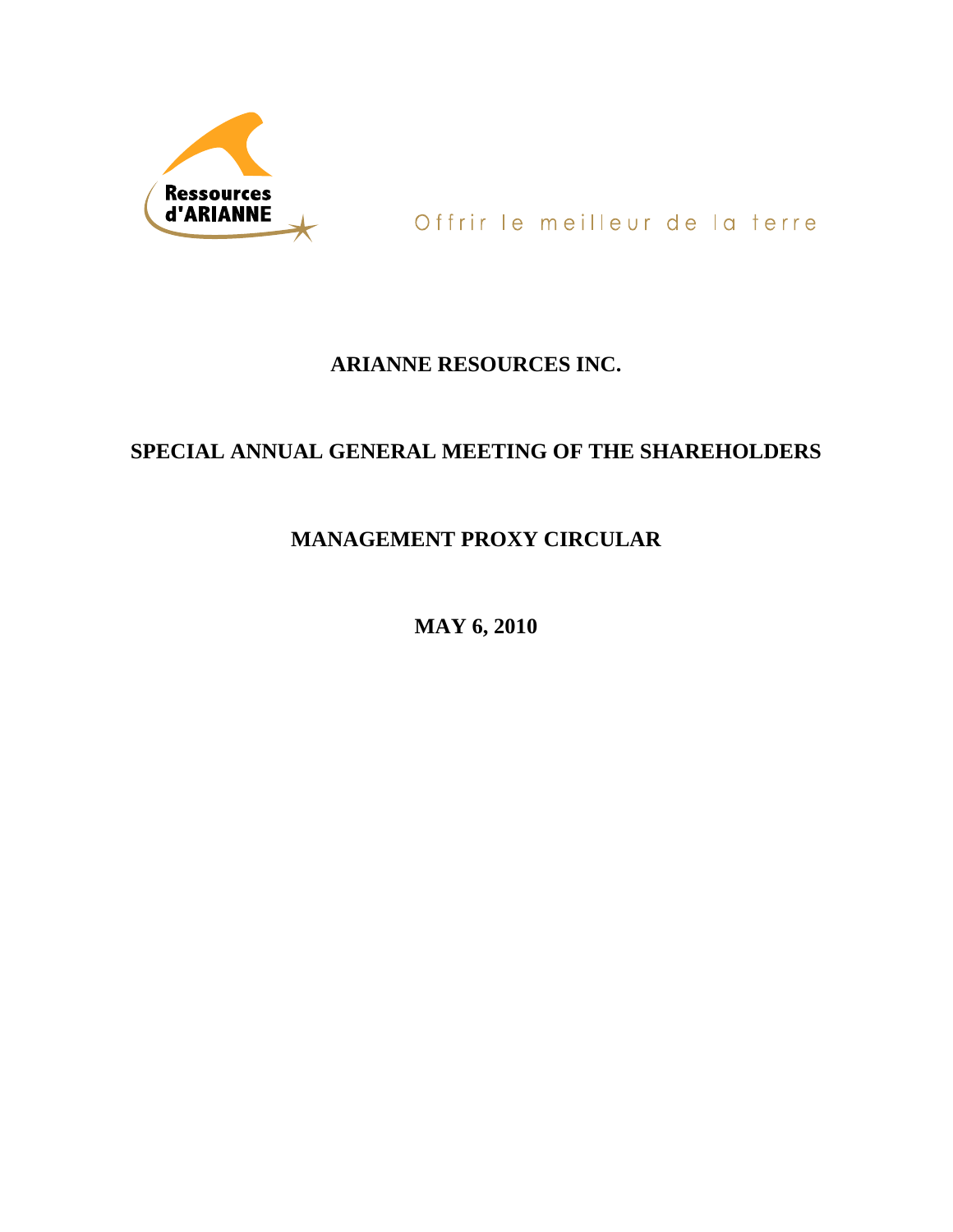#### **NOTICE OF SPECIAL ANNUAL GENERAL MEETING OF SHAREHOLDERS**

**NOTICE IS HEREBY GIVEN** that an Annual General Meeting (the "**Meeting**") of the Shareholders of ARIANNE RESOURCES INC. (the "**Corporation"**) will be held at the Hotel Fairmont Queen Elizabeth, room Chambly, located at 900 Rene-Levesque West blvd, Montreal (Quebec), on June 15 2010 at 3.00 p.m. ( local time), for the following purposes:

- 1<sup>o</sup> to receive the audited financial statements of the Corporation for the year ended December 31, 2009 and the Auditor's report thereon;
- 2<sup>°</sup> to elect the Directors of the Corporation for the ensuing year;
- 3<sup>o</sup> to appoint the Auditors of the Corporation for the ensuing year and to authorize the Directors to fix its remuneration;
- 4<sup>°</sup> to consider and, if judged appropriate, to approve the modification to the Corporation's Stock option plan allowing the issuance of 5,100,000 common shares of the Corporation;
- 5<sup>°</sup> to consider and, if judged appropriate, to approve the reduction of the exercise price of stock options;
- 6<sup>°</sup> to transact such other matters as may properly come before the Meeting and any adjournment thereof.

You have the right to receive notice of and to vote at the Meeting if you were a shareholder of the Corporation on the close of business on May 3rd, 2010 (the "**Record Date**"). The accompanying Management Proxy Circular (the "**Circular**") provides additional information relating to the matters to be dealt with at the Meeting and is deemed to be part of this Notice.

Saguenay, Quebec, May 6, 2010

# **BY ORDER OF THE BOARD OF DIRECTORS,**

*Bernard Lapointe (Signed)* 

CEO

**THE BOARD OF DIRECTORS INVITES EACH SHAREHOLDER TO PERSONALLY ATTEND THE MEETING. IF YOU ARE UNABLE TO ATTEND THE MEETING IN PERSON, YOU MAY BE REPRESENTED BY PROXY. SUCH PROXY IS NOT REQUIRED TO BE A SHAREHOLDER TO ACT IN SUCH CAPACITY.** 

**SHAREHOLDERS ARE REQUESTED TO COMPLETE, SIGN, DATE AND RETURN THE ACCOMPANYING PROXY FORM IN THE ENVELOPE PROVIDED AT THEIR EARLIEST CONVENIENCE. THE VOTING RIGHTS ATTACHED TO YOUR SHARES WILL BE VOTED OR WITHHELD FROM VOTING IN ACCORDANCE WITH THE INSTRUCTIONS INDICATED ON THE PROXY FORM.**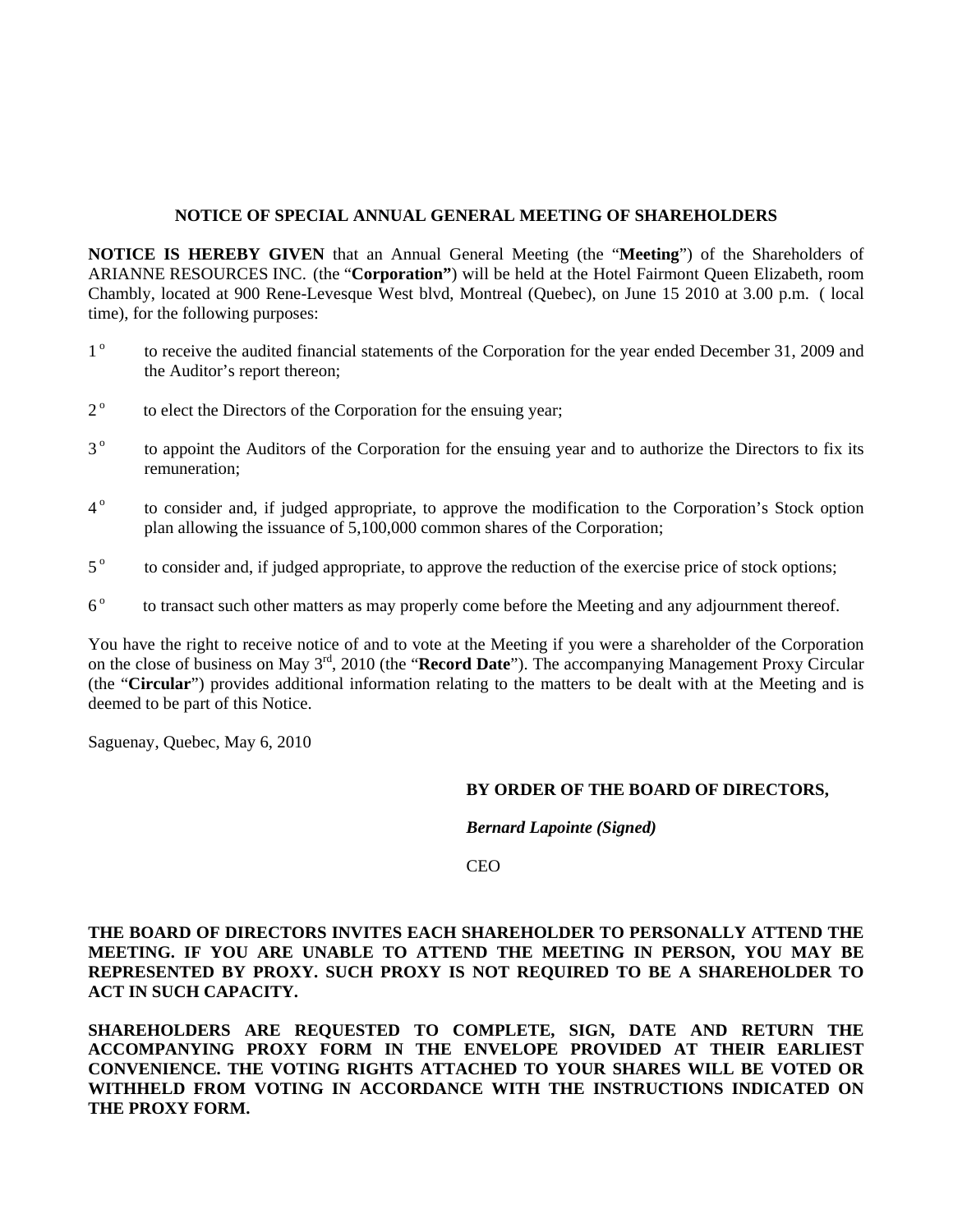# **ARIANNE RESOURCES INC.**

# **(***The "Corporation"***)**

# **INFORMATION CIRCULAR**

### **May 6, 2010**

# **SOLICITATION OF PROXIES**

This Management Proxy Circular (the "**Circular**") pertains to the solicitation, by management of the Corporation of proxies to be used at the Special Annual General Meeting of the Shareholders of the Corporation (the "**Meeting**") which will be held on the date, at the place and for the purposes indicated in the attached notice of meeting (the "**Notice of Meeting**") or any adjournment thereof. The Corporation is assuming the cost of this solicitation, which is being done by mail.

*Shareholders who cannot attend the meeting are asked to complete the enclosed proxy form (the "Proxy Form") and return it to Proxy department, Computershare Trust company of Canada, 100, University avenue, 9th Floor, Toronto (Ontario) M5J 2Y1, no later than the close of business on June 11th , 2010. If the shareholder is a corporation, the signature of an officer on the Proxy Form shall be duly authorized in writing.* 

#### **APPOINTMENT OF PROXIES**

The persons named in the attached Proxy Form are Directors of the Corporation. **Every shareholder has the right to appoint a proxy to represent him at the Meeting other than the persons whose name appears as proxies in the Proxy Form attached hereto by striking out the printed names and inserting the name of the proxy of his choice in the space provided for this purpose. A person thus appointed as a proxy need not be a shareholder of the Corporation.**

# **RIGHT OF REVOCATION OF PROXIES**

A shareholder who grants a proxy may revoke it a any time as to any matter in respect of which a vote has not already been taken by written instrument executed by such shareholder or by his representative duly authorized in writing, or if the shareholder is a corporation, under the signature of an officer or proxy holder duly authorized in writing, and by depositing such instrument of revocation at the head office of the Corporation or at Proxy department, Computershare Trust company of Canada, 100, University avenue, 9<sup>th</sup> Floor, Toronto (Ontario) M5J 2Y1, no later than the close of business on the second business day preceding the date of the meeting (excluding Saturdays, Sundays and statutory holidays) or by delivering it to the Chairman of the said Meeting prior to the commencement of the Meeting on the day of the Meeting or any adjournment thereof.

#### **EXERCISE OF DISCRETIONARY POWER BY PROXIES**

The voting right conferred by the Common Shares (the "**Shares**"), for which a proxy is given in the Proxy Form duly signed in favour of the persons designated therein, will be exercised on any vote held at the Meeting in accordance with the instructions indicated thereon. The Directors soliciting the proxy undertake to follow the instructions given by a shareholder in the Proxy Form.

**If no instructions are given that the proxy holder withhold from voting on any matters described in the Notice of Meeting, the voting rights attached to the Shares will be exercised by those persons designated in the Proxy Form and will be voted IN FAVOUR of all the matters described herein.**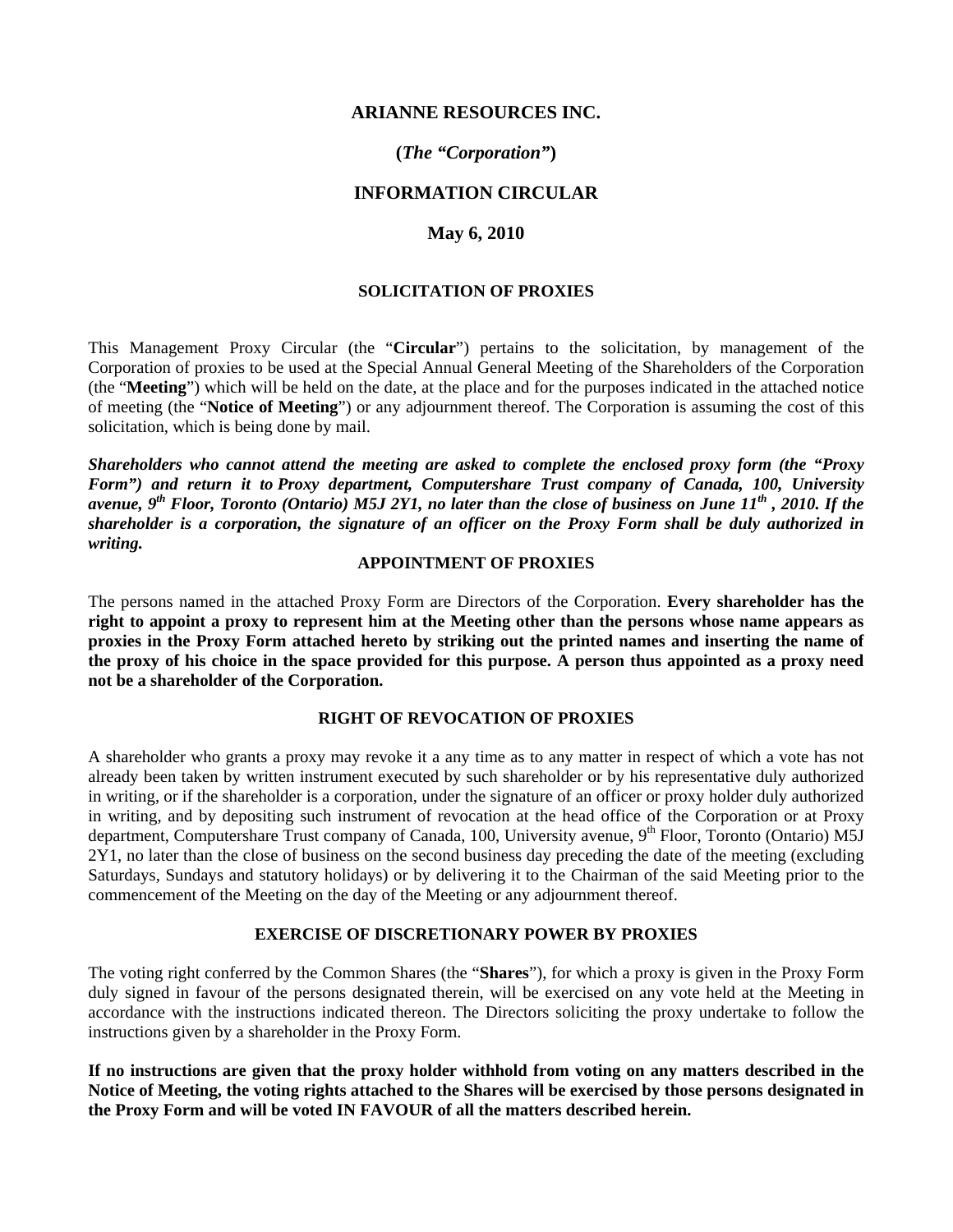**The enclosed Proxy Form confers discretionary voting authority upon the persons named therein with respect to amendments to matters identified in the Notice of Meeting, and with respect to such matters as may properly be brought before the Meeting. As of the date hereof, management of the Corporation knows of no such amendments or other matters to come before the Meeting.** 

#### **NON-REGISTERED HOLDERS**

Only registered holders of Shares at the closing of business on May 3rd, 2010 (the "**Record Date**"), or the persons they appoint as their proxy, are permitted to attend and vote at the Meeting.

However, in many cases, Shares beneficially owned by a holder (a "**Non- Registered Holder**") are registered either in the name of an intermediary (an "**Intermediary**") that the Non-Registered Holder deals with in respect of the Shares (intermediaries include banks, trust companies, securities dealers or brokers, and trusties or administrators of self-administered RRSP's, RRIF's, RESP's and similar plans) or in the name of a depositary (such as the Canadian Depository for Securities limited or "**CDS**").

In accordance with Canadian securities laws, the Corporation has distributed copies of the Notice of Meeting, the Circular and the Proxy Form (collectively, the "**Meeting Materials**") to CDS and Intermediaries for onward distribution to Non-Registered Holders.

Generally, Non-Registered Holders who have not waived the right to receive the Meeting Materials will either:

(a) be given a Proxy Form which has already been signed by the Intermediary (typically by a facsimile, stamped signature) which is restricted as to the number of Shares beneficially owned by the Non-Registered Holders but which is otherwise left in blank. Because the Intermediary has already signed the Proxy Form, this Proxy Form is not required to be signed by the Non-Registered Holders when submitting the proxy. In this case, the Non-Registered Holder who wishes to submit a Proxy Form should otherwise properly complete the Proxy Form and deposit it with the Corporation's registrar and transfer agent; or

(b) more typically be given a voting instruction form which is signed by the Intermediary, and which, when properly completed and signed by the Non-Registered Holder and returned to the Intermediary or its service company, will constitute voting instructions (often called a "**Proxy Authorization Form**") which the Intermediary must follow. Typically, the Proxy Authorisation Form will consist of a one-page pre-printed form. Sometimes, instead of the one-page pre-printed form, the Proxy Authorisation Form will consist of a regular printed Proxy Form accompanied by a page of instructions which contains a removable label containing a bar code and other information. In order for the Proxy Form to validly constitute a Proxy Authorization Form, the Non-Registered Holder must remove the label from the instructions and affix it to the Proxy Form, properly completed and sign the Proxy Form and return it to the Intermediary or its service company in accordance with the instructions of the Intermediary or its service company.

In either case, the purpose of this procedure is to permit Non-Registered Holders to direct the voting of the Shares which they beneficially own. If a Non-Registered Holder who receives one of the above forms wishes to vote at the Meeting in person, the Non-Registered Holder should strike out the names of the management proxy holders printed in the accompanying Proxy Form and insert the Non-Registered Holder's name in the blank space provided. In either case, Non-Registered Holders should carefully follow the instructions of their Intermediary, including those regarding when and where the Proxy Form or Proxy Authorization Form is to be delivered.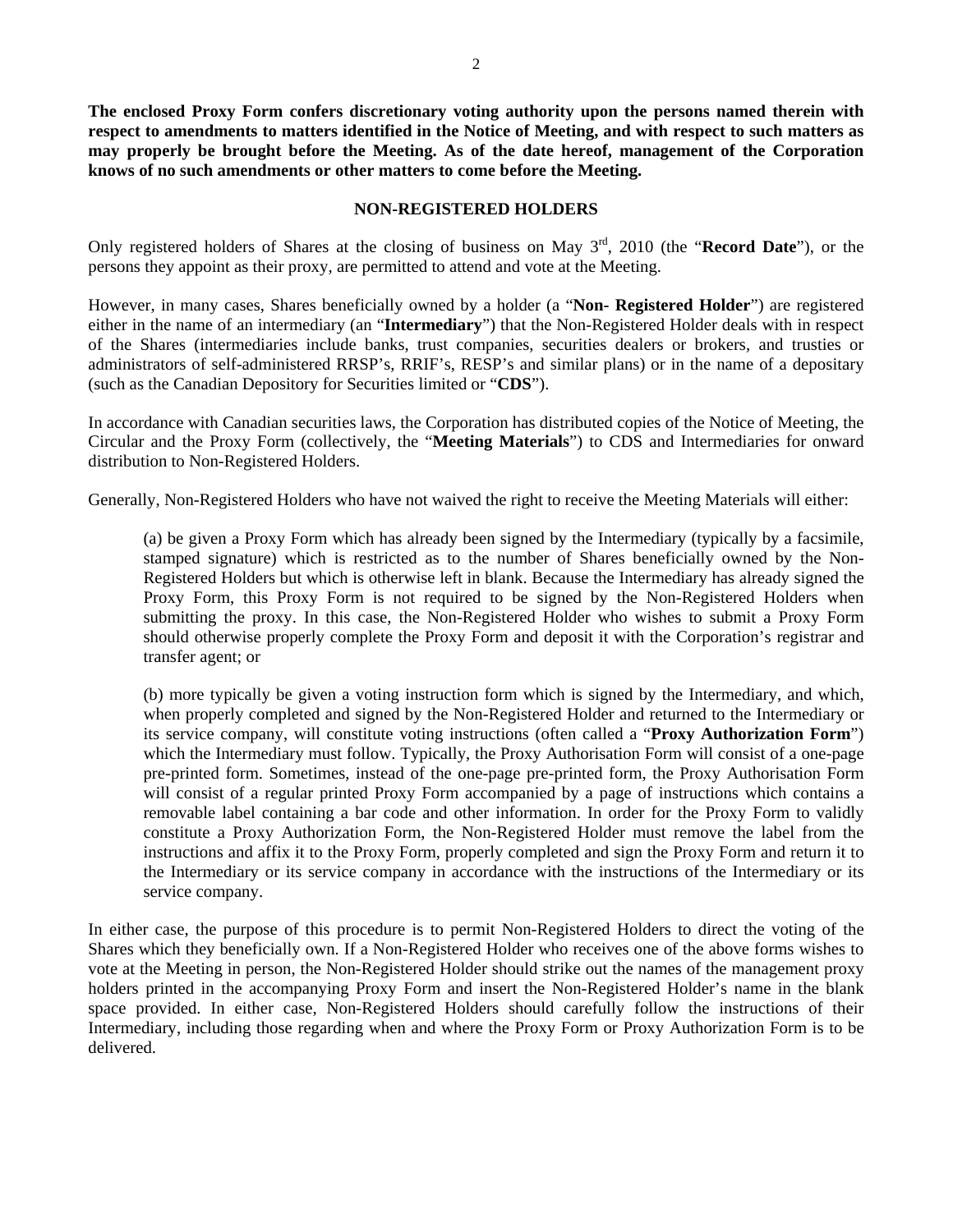#### **INTEREST OF CERTAIN PERSONS IN MATTERS TO BE ACTED UPON**

Except as otherwise herein disclosed, none of the Directors, executive officers of the Corporation and none of the proposed nominees for election as a Director of the Corporation, nor any of their affiliates or associates have any material interest, directly or indirectly, by way of their beneficial ownership of the Shares or otherwise in any of the matters to be acted upon at the Meeting.

### **VOTING SHARES AND THEIR PRINCIPAL HOLDERS**

The share capital of the Corporation is made of an unlimited number of Shares without par value. As at the date hereof, the Corporation had 25,923,016 Shares issued and outstanding.

To the knowledge of the directors and senior officers of the Company, there is no beneficial owners or persons exercising control or direction over Company shares carrying more than 10 % of the outstanding voting rights.

**Each holder of Shares is entitled to vote at the Meeting or at any adjournment thereof on the basis of one vote for each Share registered in the holder's name.** A transferee of Shares acquired after the Record Date shall be entitled to vote at the Meeting or any adjournment thereof, if he produces properly endorsed certificates for such Shares, or otherwise establishes that he owns such shares and has demanded not later than ten days before the Meeting that his name be included in the list of shareholders entitled to receive the Notice of Meeting prepared by the Corporation as of the Record Date.

## **RIGHTS ATTACHED TO THE SHARES**

Besides conferring the right to one vote per Share and to attend and vote at any meeting of the shareholders of the Corporation, each Share entitles the holder thereof, on a *pari passu* basis, to receive any dividends declared, paid or set aside by the Corporation and to participate equally in any distribution of the remaining assets of the Corporation after payment of its debts, upon winding up or dissolution of the Corporation.

## **BUSINESS TO BE TRANSACTED AT THE MEETING**

#### **Financial Statements Presentation** *(Heading no.1 of the Notice of Meeting)*

The annual report, including the financial statements of the Corporation for the financial year ended December 31, 2009 and the related auditor's report, will be presented at the Meeting. These documents are included therein**.** 

# **Election of the Directors** (Heading n°2 of the Notice of Meeting)

Under its General By-laws, the Corporation is administered by a Board of Directors (the "**Board of Directors**"). Currently, the Corporation has 6 Directors sitting on the Board of Directors. Management proposes to elect 6 Directors at the Meeting. The mandate of each Director elected at the Meeting expires on the date of the next Annual General Meeting of Shareholders following his election or appointment or on the date when his successor is elected or appointed, unless such Director resigns or his position becomes vacant due to his death or another reason according to the By-laws of the Corporation.

**The persons named in the attached Proxy Form intend to vote IN FAVOUR of the election of the nominees named below, unless the signatory shareholder of a proxy has indicated his intention to withhold from voting during the election of the Directors.**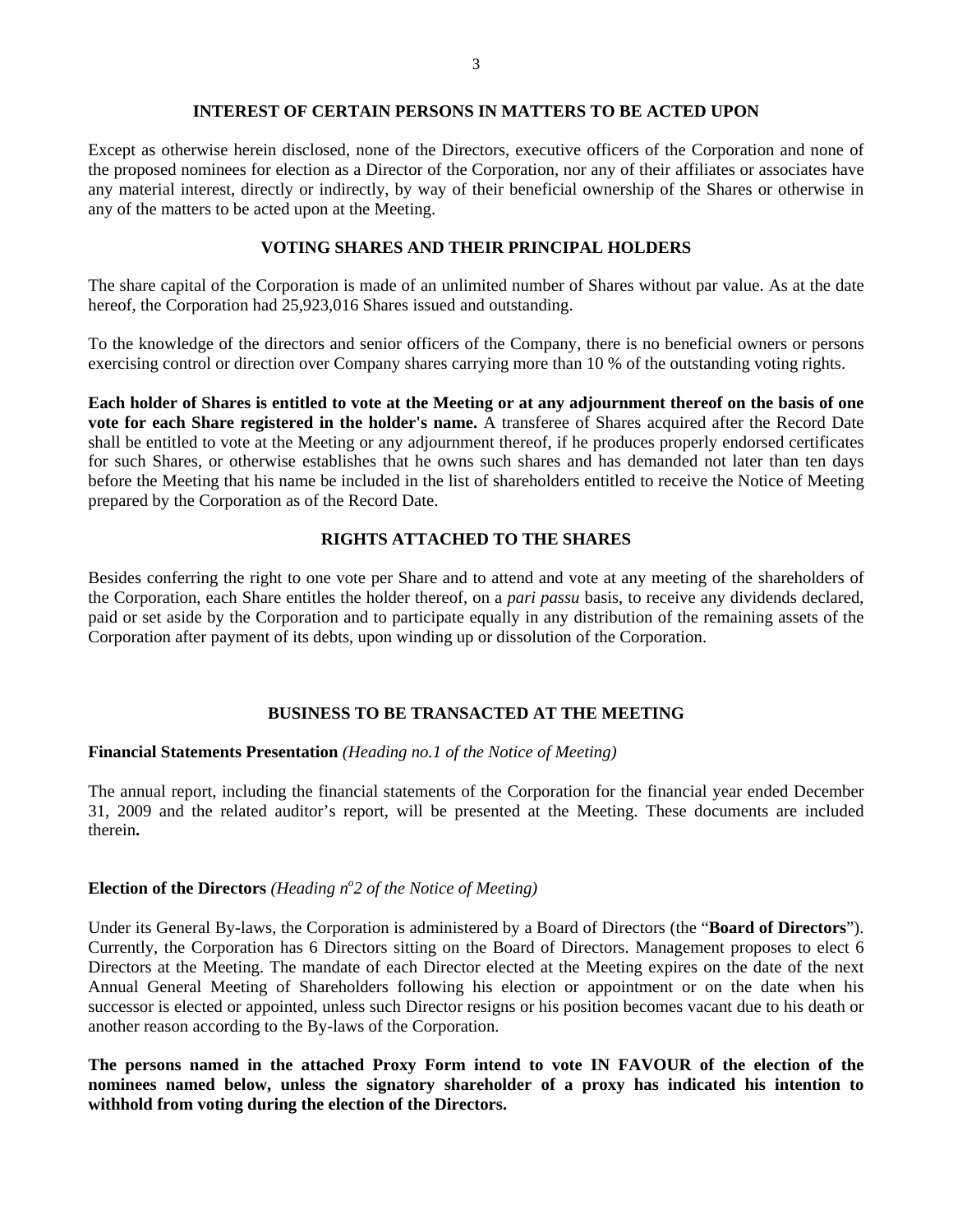Management of the Corporation considers that none of the candidates will be unable to act as Director or no longer wishes, for any reason, to fulfill this function, but in the event of a change for any reason whatsoever before the Meeting is held, the persons mentioned in the attached Proxy Form reserve the right to vote for other candidates of their choice.

| Name, municipal address residency and<br>present position with the Company         | <b>Main Occupation</b>                                                                                                                    | Date on which elected<br>director | Number of<br>common shares<br>owned as of<br>May 6, 2010 |
|------------------------------------------------------------------------------------|-------------------------------------------------------------------------------------------------------------------------------------------|-----------------------------------|----------------------------------------------------------|
| <b>Bernard Lapointe</b><br>Chicoutimi, QC<br>CEO and director                      | CEO of the Company                                                                                                                        | December 19, 2002                 | 1,076,264                                                |
| Denis Bélisle<br>Candiac, OC<br>Corporate Secretary and director                   | General Manager Legal<br>Affairs, human resources and<br>technical services of the<br>Société de télédiffusion du<br>Québec (Télé-Québec) | September 21, 2005                | 160,200                                                  |
| Norman Forrest<br>Laval, OC<br>Vice president - Investor Relations and<br>director | Vice-president-Investor Relations<br>for the Company                                                                                      | June 21, 2005                     | 191,767                                                  |
| Serge Servant<br>Val D'Or, QC<br>Director                                          | General manager - Forages<br>Nordic                                                                                                       | December 24, 2004                 | 24,000                                                   |
| Luc Boivin<br>La Baie, OC<br>Director                                              | Vice president, Marketing -<br>Fromageries Boivin Inc.                                                                                    | September 21, 2005                | $\overline{0}$                                           |
| Alain Vachon<br>Candiac, OC<br>Director                                            | <b>Consulting Geologist</b>                                                                                                               | February 25, 2008                 | 16,500                                                   |

#### **Notes**

The information relating to the number of Shares held or over which control is exercised has been provided by each nominee.

# Appointment of the Auditors *(Heading n<sup>o</sup>3 of the Notice of Meeting)*

Dallaire & Lapointe Inc., Chartered Accountants is the auditor of the Corporation. **The persons mentioned in the attached Proxy Form intend to vote IN FAVOUR of the appointment of Dallaire & Lapointe Inc., Chartered Accountants as auditor of the Corporation at the Meeting** and to authorize the Directors to determine its compensation, unless the signatory shareholder of the proxy has indicated his intention to withhold form voting on the appointment of the auditors.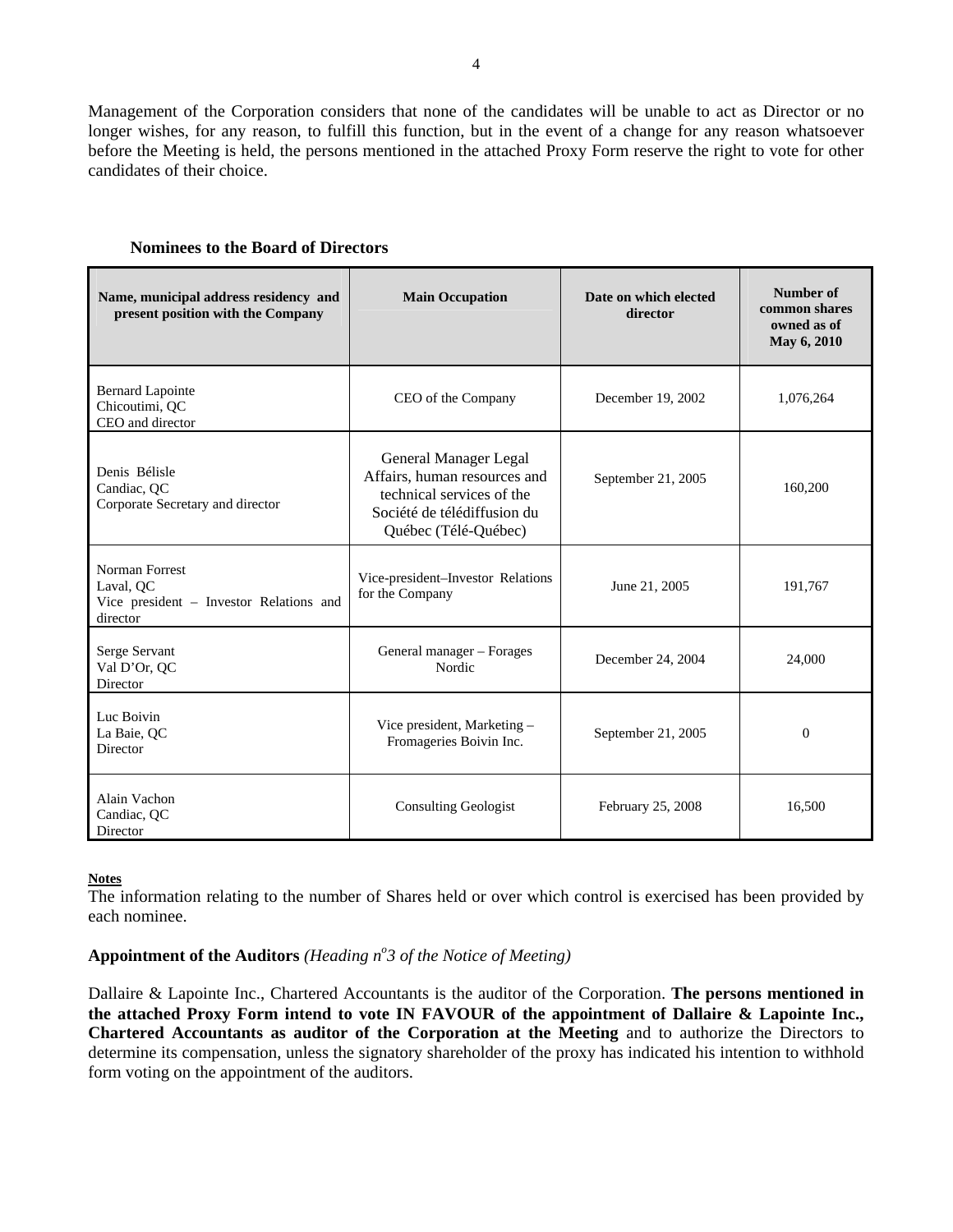**Modification to the Corporation's Stock option plan allowing the issuance of 5,100,000 common shares of the Corporation** (*Heading n<sup>°</sup> 4 of the Notice of Meeting*)

The Corporation's stock option plan (the « Plan »), from which options can be awarded in favor of the Corporation's officers, directors, consultants or employees (the « Beneficiaries »), enables the Corporation to grant options to the Beneficiaries.

The goal of the Plan is to provide access to the Beneficiaries to the growth and development of the Corporation giving them the possibility, with options on shares, to purchase an increased financial participation in the Corporation.

During a meeting that was held on April 30. 2010, the Corporation's board of directors adopted a resolution to modify the stock option plan. The Corporation proposes to modify the Plan in order to increase to 5,100,000 shares, the maximum number of shares that can be issued within the Plan, in accordance with the TSX Venture Exchange Policies. The strike price and conditions are determined by the board of directors. This strike price cannot be lower that the stock price, according to the rules of the authorities under which the Corporation operates.

# **THE COMPANY DIRECTORS RECOMMEND THAT SHAREHOLDERS VOTE FOR THE RESOLUTION THAT WILL INCREASE THE NUMBER OF SHARES AVAILABLE FOR INCENTIVE STOCK OPTIONS WITHIN THE PLAN TO 5,100,000 SHARES. THIS RESOLUTION WILL HAVE TO BE APPROVED BY A MAJORITY OF APPROVAL VOTES FROM DISINTERESTED SHAREHOLDERS.**

It is understood that this resolution will have to be approved by a majority of votes by all shareholders during the Meeting, these votes will not include the following shareholders : i) insiders to which options can be granted within the Plan ii) individuals that are related to these insiders. THE NUMBER OF SHARES EXCLUDED FROM THIS VOTE REPRESENTS 1,518,046 SHARES.

# **Reduction of the exercise price of stock options** *(Heading n<sup>o</sup> 5 of the Notice of Meeting)*

The Company's stock option plan (the « Plan »), from which incentive stock options can be granted to officers, directors and consultants ( the « Beneficiaries »), enables the Company to grant options to the Beneficiaries. The goal of the Plan is to provide access to the Beneficiaries to the growth and development of the Company giving them the possibility, with options on shares, to purchase an increased financial participation in the Company.

On April 16, 2010 the board of directors cancelled 1,464,000 stock options. These options had exercise prices ranging between \$0.50 and, \$1.28 due to the 2009 1 for 5 consolidation and new stock options were awarded at a price of \$0.15. The goal of this process is to better reflect current market conditions in order to reactivate the original incentive for creating shareholder value. The directors therefore ask the approval of the nonmanagement shareholders for the reduction of the exercise price at \$0.15 of the following stock options:

| <b>Name</b>             | <b>Held</b><br><b>Options</b><br>targeted | Initial<br>exercise<br>price | New exercise<br>price for<br>approval |
|-------------------------|-------------------------------------------|------------------------------|---------------------------------------|
| <b>Bernard Lapointe</b> | 60 000                                    | $1,20 \text{ }$ \$           | $0,15$ \$                             |
|                         | 20 000                                    | $0.90$ \$                    | $0.15$ \$                             |
|                         | 20 000                                    | $0.75$ \$                    | $0.15$ \$                             |
|                         | 90 000                                    | $0.50$ \$                    | $0.15$ \$                             |
|                         | 55 000                                    | $0.55$ \$                    | $0.15$ \$                             |
|                         |                                           |                              |                                       |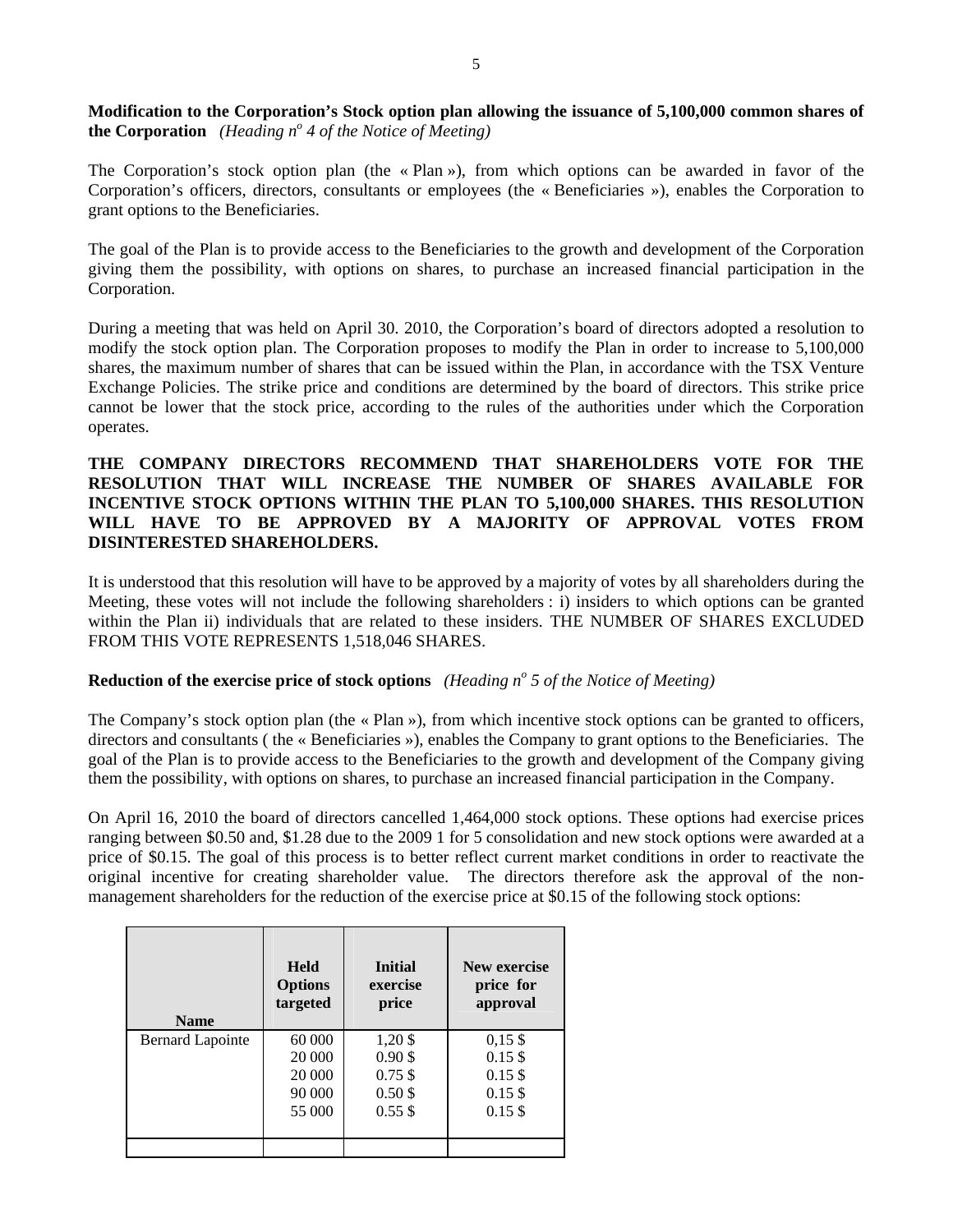|                | <b>Held</b>     | <b>Initial</b>         | New exercise           |
|----------------|-----------------|------------------------|------------------------|
|                | <b>Options</b>  | exercise               | price for              |
| <b>Name</b>    | targeted        | price                  | approval               |
| Luc Boivin     | 20 000          | $0,78$ \$              | $0,15$ \$              |
|                | 20 000          | 1.28 \$                | $0.15$ \$              |
|                | 20 000          | $0.90$ \$              | $0.15$ \$              |
|                | 10 000          | $0.75$ \$              | $0.15$ \$              |
|                | 70 000          | $0.50$ \$              | $0.15$ \$              |
|                | 30 000          | $0.50$ \$              | $0.15$ \$              |
| Denis Bélisle  | 80 000          | $0,95$ \$              | $0,15$ \$              |
|                | 20 000          | $0.90$ \$              | $0.15$ \$              |
|                | 20 000          | $0.75$ \$              | $0.15$ \$              |
|                | 70 000          | $0.50$ \$              | $0.15$ \$              |
|                | 30 000          | $0.50$ \$              | $0.15$ \$              |
| Lucie Hébert   | 50 000          | $0,50$ \$              | $0,15$ \$              |
|                | 20 000          | $0,50$ \$              | $0,15$ \$              |
| Serge Servant  | 24 000          | $0,90$ \$              | $0,15$ \$              |
|                | 10 000          | $0,75$ \$              | $0,15$ \$              |
|                | 70 000          | $0.50$ \$              | $0.15$ \$              |
|                | 30 000          | $0.50$ \$              | $0.15$ \$              |
| Norman Forrest | 20 000          | $0,78$ \$              | $0,15$ \$              |
|                | 40 000          | 1.28 \$                | $0,15$ \$              |
|                | 20 000          | $0.90$ \$              | $0.15$ \$              |
|                | 20 000          | $0.75$ \$              | $0.15$ \$              |
|                | 70 000          | $0.50$ \$              | $0.15$ \$              |
|                | 55 000          | $0.50$ \$              | $0.15$ \$              |
| Alain Vachon   | 100 000         | $0,50$ \$              | $0,15$ \$              |
|                | 30 000          | $0,50$ \$              | $0,15$ \$              |
|                |                 |                        |                        |
| Nadège Tollari | 30 000          | $0,50$ \$              | $0,15$ \$              |
|                | 20 000<br>5 000 | $0.50$ \$<br>$0.55$ \$ | $0.15$ \$<br>$0.15$ \$ |
|                | 5 000           | $0.50$ \$              | $0.15$ \$              |
|                |                 |                        |                        |
| Consultant     | 20 000          | $1,20$ \$              | $0,15$ \$              |
| Consultant     | 40 000          | $0,50$ \$              | $0,15$ \$              |
| Consultant     | 20 000          | 0.78\$                 | $0.15$ \$              |
| Consultant     | $10\,000$       | $0.50$ \$              | $0.15$ \$              |
| Employe        | 20 000          | $0.90$ \$              | $0.15$ \$              |
|                | 20 000          | $0.50$ \$              | $0.15$ \$              |
|                | 20 000          | $0.50$ \$              | $0.15$ \$              |
| Employe        | 5 000           | $0.55$ \$              | $0.15$ \$              |
|                | 5 000           | $0.50$ \$              | $0.15$ \$              |
|                | 5 000           | $0.50$ \$              | $0.15$ \$              |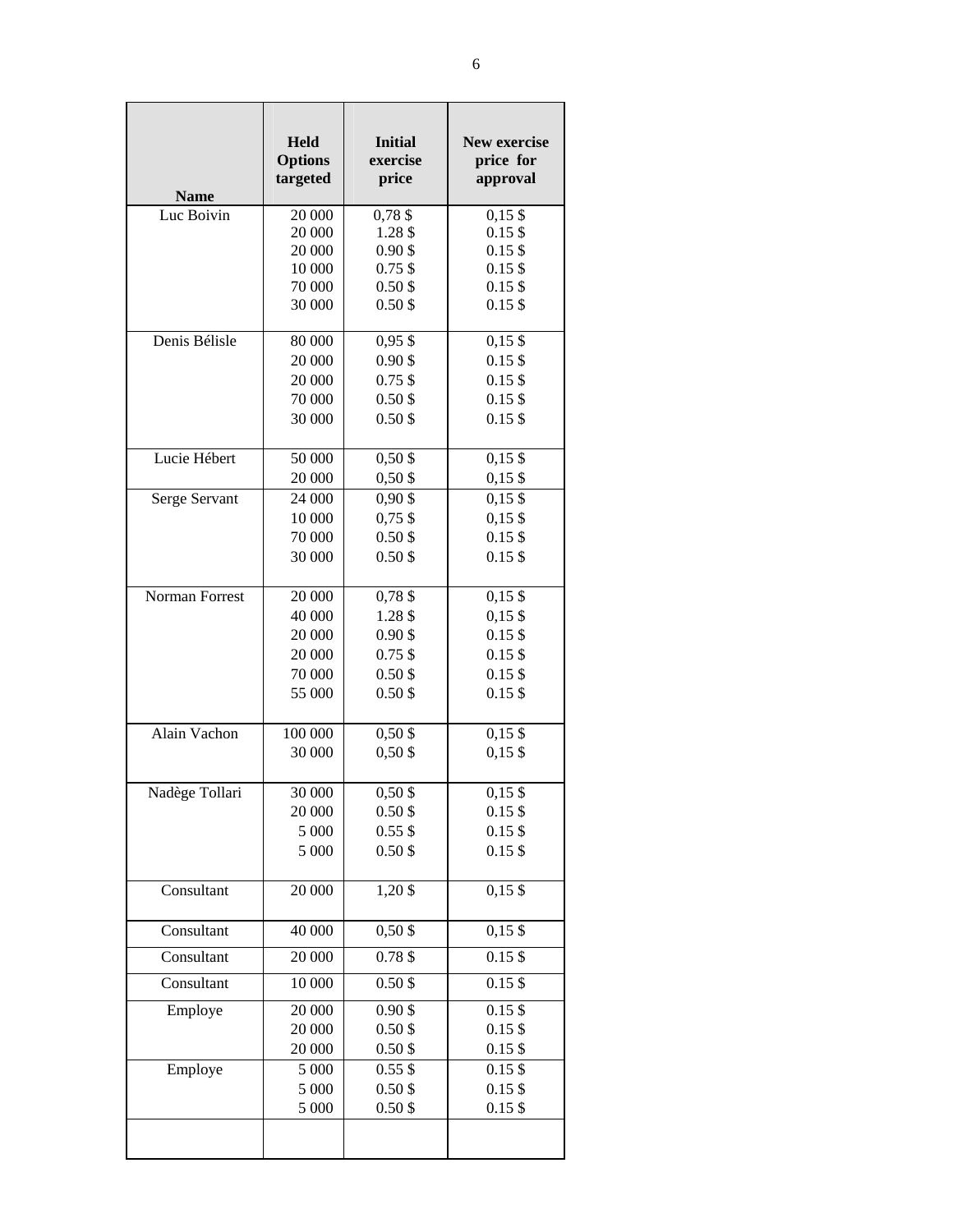| <b>Name</b> | <b>Held</b><br><b>Options</b><br>targeted | <b>Initial</b><br>exercise<br>price | New exercise<br>price for<br>approval |
|-------------|-------------------------------------------|-------------------------------------|---------------------------------------|
| Employe     | 5 0 0 0                                   | 0.55S                               | 0.15S                                 |
|             | 5 000                                     | $0.50$ \$                           | 0.15S                                 |
|             | 5 0 0 0                                   | $0.50$ \$                           | $0.15$ \$                             |
| Employe     | 5 0 0 0                                   | 0.55S                               | 0.15S                                 |
|             | 5 0 0 0                                   | $0.50$ \$                           | $0.15$ \$                             |
|             | 5 0 0 0                                   | 0.50S                               | 0.15S                                 |
| Employe     | 5 0 0 0                                   | 0.55S                               | 0.15S                                 |
|             | 5 0 0 0                                   | $0.50$ \$                           | $0.15$ \$                             |
|             | 5 0 0 0                                   | $0.50$ \$                           | $0.15$ \$                             |

None of these options were exercised to date and it is understood that none of these options can be exercised before the present shareholder approval.

**Company directors recommend that shareholders approve the resolution approving the reduction of the exercise price of 1,464,000 stock options at an exercise price of \$0.15 for the officers, directors, employees and consultants mentioned in the above table.** 

**Unless instructed otherwise, proxyholders will exercise their voting rights in favor of the approval, ratification and the confirmation of the resolution mentioned herein. This resolution requires the approval of the majority of votes expressed by non-related shareholders, present or otherwise represented at the Meeting.** THE NUMBER OF SHARES EXCLUDED FROM THIS VOTE REPRESENTS 1,518,046 SHARES.

#### **COMPENSATION OF DIRECTORS AND SENIOR OFFICERS**

During the fiscal year ended Decemer 31, 2009, the Corporation had 4 senior executive officers. An aggregate amount of \$205,500 (including all personal benefits) was paid to the 4 senior executive officers (the "**Named Executive Officers**") by the Corporation during the fiscal year ended December 31, 2009,

#### **Compensation Discussion and Analysis**

The executive compensation policy of the Corporation is designed to offer competitive compensation enabling the Corporation to attract and retain qualified, high-calibre staff. It will seek to motivate executive officers to exceed established objectives so as to maximize the long-term return on shareholders' investment.

#### **Components of Aggregate Compensation**

The aggregate compensation of the Named Executive Officers currently consists of one or more of the following elements:

- (a) a base monetary compensation which is competitive with the median of the reference market;
- (b) option grants designed to attract experienced personnel and encourage them to promote the Corporation's interests and activities to the best of their knowledge; and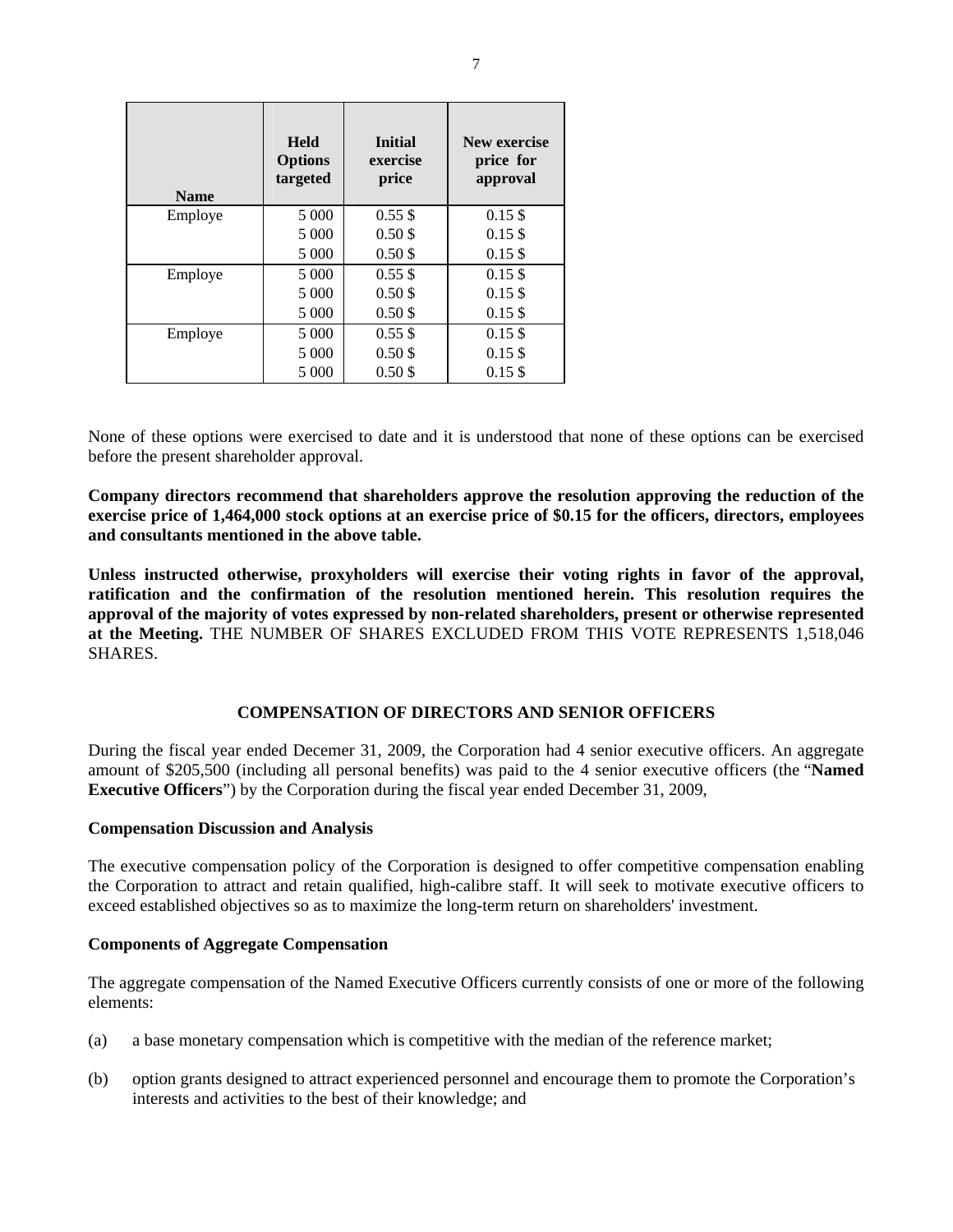#### **Base Compensation**

The base monetary compensation of the Named Executive Officers is based on competitive salaries for positions of similar responsibilities in other similar Canadian corporations. The Corporation's policy is to review the salary level of its Named Executive Officers on an annual basis and to consider, if applicable, adjustments reflecting the acquisition and use of key skills and individual contributions to the Corporation's results for the latest financial year. The Board of Directors decides if adjustments are required.

#### **Incentive compensation**

Option grants are designed to attract and retain key personnel. Option grants to Beneficiaries are established by the Board of Directors on a continuous basis, based on the the fulfilment of certain objectives in the financial performance and growth of the Corporation and taking into account the contribution of each individual Beneficiaries in the fulfilment of such goals.

#### **Compensation of the President and Chief Executive Officer**

The remuneration of the President and Chief Executive Officer, as indicated above, is reviewed by the Board of Directors of the Corporation which takes any decision in that regard. The President and Chief Executive Officer's monetary compensation is based on comparable market considerations and the Board of Directors' assessment of his performance, having regard to the Corporation's profitability and progress in achieving strategic objectives.

| Name and<br>principal<br>occupation   | Year                 | <b>Salary</b><br>$(\$)$                                                          | Share -<br>based<br>awards<br>\$) | Option-<br><b>based</b><br>awards<br>\$) | Non-equity<br>incentive<br>plan<br>compensa-<br>tion $(\$)$                              | <b>Pension</b><br>value $(\$)$                                                   | All other<br>compensa-<br>$\text{tion}^{(1)}$<br>\$) | <b>Total</b><br>compensa-<br>tion<br>\$) |
|---------------------------------------|----------------------|----------------------------------------------------------------------------------|-----------------------------------|------------------------------------------|------------------------------------------------------------------------------------------|----------------------------------------------------------------------------------|------------------------------------------------------|------------------------------------------|
|                                       |                      |                                                                                  |                                   |                                          | Annual<br>incentive<br>plans                                                             | Long-term<br>incentive<br>plans                                                  |                                                      |                                          |
| <b>Bernard Lapointe</b><br><b>CEO</b> | 2009<br>2008<br>2007 | $\overline{\phantom{a}}$<br>$\overline{\phantom{a}}$<br>$\overline{\phantom{a}}$ |                                   | 2 2 5 0 \$<br>0\$<br>0\$                 | $\overline{\phantom{a}}$<br>$\qquad \qquad \blacksquare$<br>$\qquad \qquad \blacksquare$ | $\overline{\phantom{a}}$<br>$\overline{\phantom{a}}$<br>$\overline{\phantom{a}}$ | $115,000^{(2)}$<br>$115,000^{(2)}$<br>24,000         | 117,250<br>115,000<br>24,000             |
| Lucie Hébert<br><b>CFO</b>            | 2009<br>2008         |                                                                                  |                                   | 2 2 5 0 \$<br>0\$                        |                                                                                          | $\overline{\phantom{0}}$                                                         | 50,500<br>10,500                                     | 52,750<br>10,500                         |

#### **Executive Officers Summary Compensation Table**

(1) Management fees are paid to companies controlled by the officers

(2) Management exploration fees of \$91,000 are included in this amount

During the year ended December 31, 2009, the Corporation did not pay any other form of compensation to the Directors.

No Director or member of senior management or officer of the Corporation is indebted to the Corporation for the year ended December 31, 2009.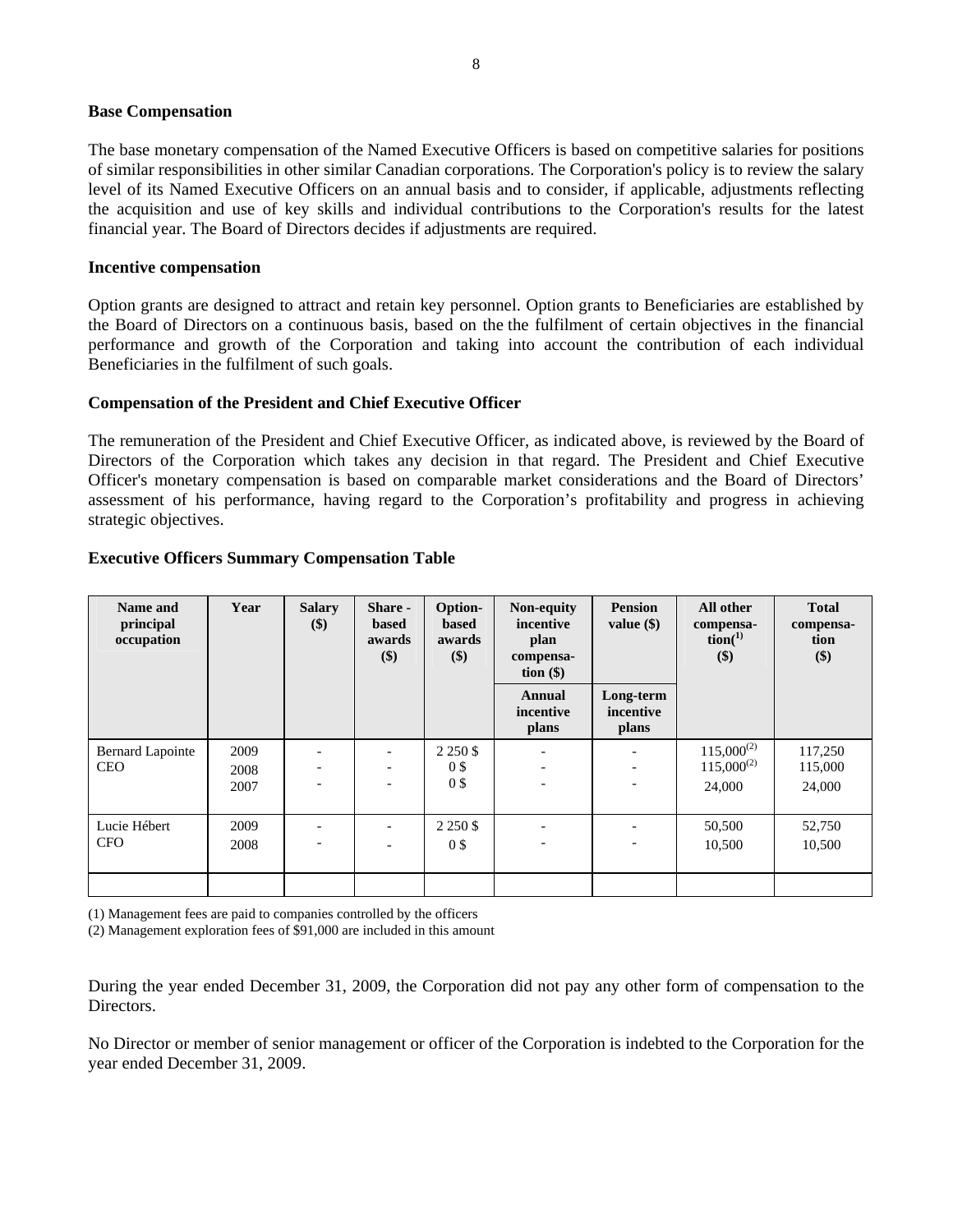# **Incentive Plan Awards**

# *Outstanding share-based awards and option-based awards*

As of the date of the Circular the Directors and executive officer of the Corporation held the following number of options:

| <b>Option-based Awards</b> |                                                                                                                                                  |                                                              |                                                                                                                           |                                                                             |                                                                                   | <b>Share-based Awards</b> |
|----------------------------|--------------------------------------------------------------------------------------------------------------------------------------------------|--------------------------------------------------------------|---------------------------------------------------------------------------------------------------------------------------|-----------------------------------------------------------------------------|-----------------------------------------------------------------------------------|---------------------------|
| <b>Name</b>                | Option<br>Number of<br><b>Option exercise</b><br>expiration date<br>securities<br>price<br>\$)<br>underlying<br>unexercised<br>options<br>$(\#)$ |                                                              | Value of<br>unexercised<br>in-the-money<br>options<br>\$)                                                                 | Number of<br>shares or units<br>of shares that<br>have not vested<br>$(\#)$ | Market or payout<br>value of share-based<br>awards that have<br>not vested<br>\$) |                           |
| Bernard                    | 50,000                                                                                                                                           | $0.11$ \$                                                    | July 13, 2019                                                                                                             | 2 2 5 0                                                                     |                                                                                   |                           |
| Lapointe                   | 245,000                                                                                                                                          | $0.15$ \$                                                    | April 16, 2020                                                                                                            | $\theta$                                                                    |                                                                                   |                           |
| Lucie Hébert               | 50,000                                                                                                                                           | $0.11$ \$                                                    | July 13, 2019                                                                                                             | 2 2 5 0                                                                     | $\blacksquare$                                                                    | $\overline{a}$            |
|                            | 70,000                                                                                                                                           | $0.15$ \$                                                    | April 16, 2020                                                                                                            | $\overline{0}$                                                              |                                                                                   |                           |
| Denis Bélisle              | 50,000                                                                                                                                           | $0.11$ \$                                                    | July 13, 2019                                                                                                             | 2 2 5 0                                                                     | $\overline{\phantom{a}}$                                                          |                           |
|                            | 220,000                                                                                                                                          | $0.15$ \$                                                    | April 16, 2020                                                                                                            | $\theta$                                                                    |                                                                                   |                           |
| Norman Forrest             | 50,000                                                                                                                                           | $0.11 \text{ }$ \$                                           | July 13, 2019                                                                                                             | 2 2 5 0                                                                     | $\overline{\phantom{a}}$                                                          |                           |
|                            | 225,000                                                                                                                                          | $0.15$ \$                                                    | April 16, 2020                                                                                                            | $\mathbf{0}$                                                                |                                                                                   |                           |
| Nadège Tollari             | 50,000                                                                                                                                           | $0.11$ \$                                                    | July 13, 2019                                                                                                             | 2 2 5 0                                                                     |                                                                                   |                           |
|                            | 60,000                                                                                                                                           | $0.15$ \$                                                    | April 16, 2020                                                                                                            | $\mathbf{0}$                                                                |                                                                                   |                           |
| Luc Boivin                 | 50,000                                                                                                                                           | $0.11$ \$                                                    | July 13, 2019                                                                                                             | 2 2 5 0                                                                     |                                                                                   |                           |
|                            | 170,000                                                                                                                                          | $0.15$ \$                                                    | April 16, 2020                                                                                                            | $\mathbf{0}$                                                                |                                                                                   |                           |
| Serge Servant              | 50,000                                                                                                                                           | 0.11S                                                        | July 13, 2019                                                                                                             | 2 2 5 0                                                                     |                                                                                   |                           |
|                            | 134,000                                                                                                                                          | $0.15$ \$                                                    | April 16, 2020                                                                                                            | $\mathbf{0}$                                                                |                                                                                   |                           |
| Alain Vachon               | 50,000                                                                                                                                           | $0.11$ \$                                                    | July 13, 2019                                                                                                             | 2 2 5 0                                                                     |                                                                                   |                           |
|                            | 130,000                                                                                                                                          | $0.15$ \$                                                    | April 16, 2020                                                                                                            | $\mathbf{0}$                                                                |                                                                                   |                           |
|                            |                                                                                                                                                  | Employees and Consultants hold an additional 270,000 options |                                                                                                                           |                                                                             |                                                                                   |                           |
|                            |                                                                                                                                                  |                                                              | The options at \$0.15 in this table are subject to the shareholders approval at the June 15, 2010 Meeting of shareholders |                                                                             |                                                                                   |                           |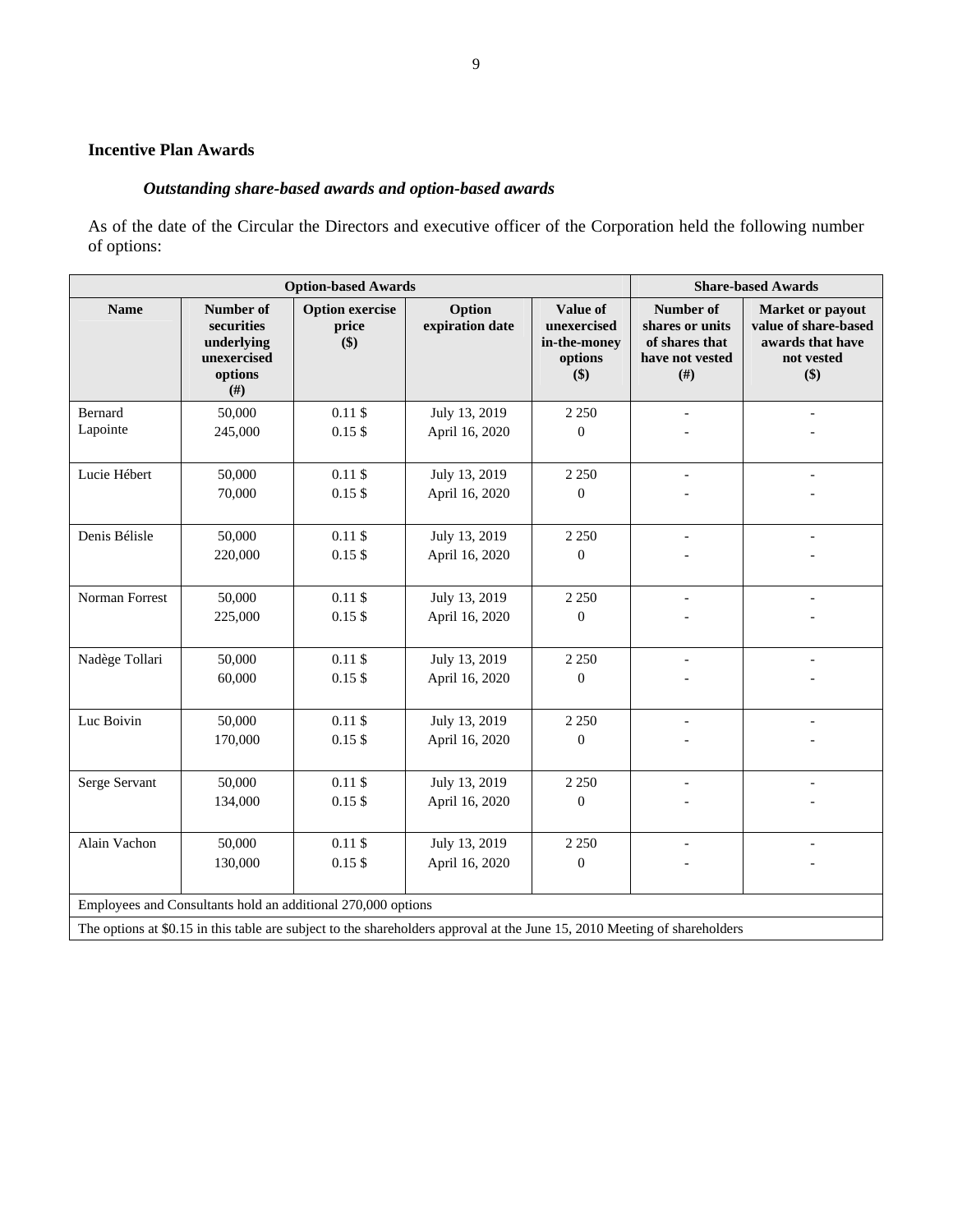#### *Incentive plan awards – Value vested or earned*

| <b>Name</b>      | Option-based awards -<br>Value vested during the<br>year $(\$)$ | Share-based awards - Value<br>vested during the year $(\$)$ | Non-equity incentive<br>plan compensation -<br>Value earned during the<br>year |
|------------------|-----------------------------------------------------------------|-------------------------------------------------------------|--------------------------------------------------------------------------------|
| Bernard Lapointe |                                                                 |                                                             | 2 2 5 0 \$                                                                     |
| <b>CEO</b>       |                                                                 |                                                             |                                                                                |
| Lucie Hébert     |                                                                 |                                                             | 2 2 5 0 \$                                                                     |
| <b>CFO</b>       |                                                                 |                                                             |                                                                                |

### **Stock Option Plan**

The Company Stock Option Plan (the "**Stock Option Plan**") for its officers, Directors, employees and consultants (the "**Beneficiaries**") that allows them to participate in the Company's growth and development, will have 5,100,000 shares available for grants if shareholders approve its modification at this shareholders meeting. Since the Company is designated as a « Tier 2 » according to the criteria of the TSX-V, it must comply with the regulatory framework of Policy 4.4 regarding stock options.

Options are not transferable and are valid for 10 years from the date of grant. The exercise price per common share is fixed by the board of directors but cannot be less than the closing price of the shares the day before the grant.

# **Securities that can be issued as part of the Corporation's Stock option Plan, as of now**

| <b>Category of the Plan</b>                                                       | Number of securities that has<br>to be issued with the exercise<br>of the options | Weighted average<br>exercise<br>price of the options | Securities remaining to<br>be issued as part of the<br><b>Stock option Plan</b> |
|-----------------------------------------------------------------------------------|-----------------------------------------------------------------------------------|------------------------------------------------------|---------------------------------------------------------------------------------|
| option<br><b>Plan</b><br>Stock<br>the<br>$\mathbf{b}$<br>approved<br>shareholders | 1,944,000                                                                         | \$0.52                                               | 56,000                                                                          |
| <b>Stock option Plan not</b><br>by<br>the<br>approved<br>shareholders             | $\overline{0}$                                                                    | N/A                                                  | 3,100,000                                                                       |
| <b>Total</b>                                                                      | 1,944,000                                                                         |                                                      | 3,156,000                                                                       |

#### **Termination of Employment, Change in Responsibilities and Employment Contracts**

The employment contracts do not include provisions regarding severance payment to be paid to each of them in the event of termination of employment.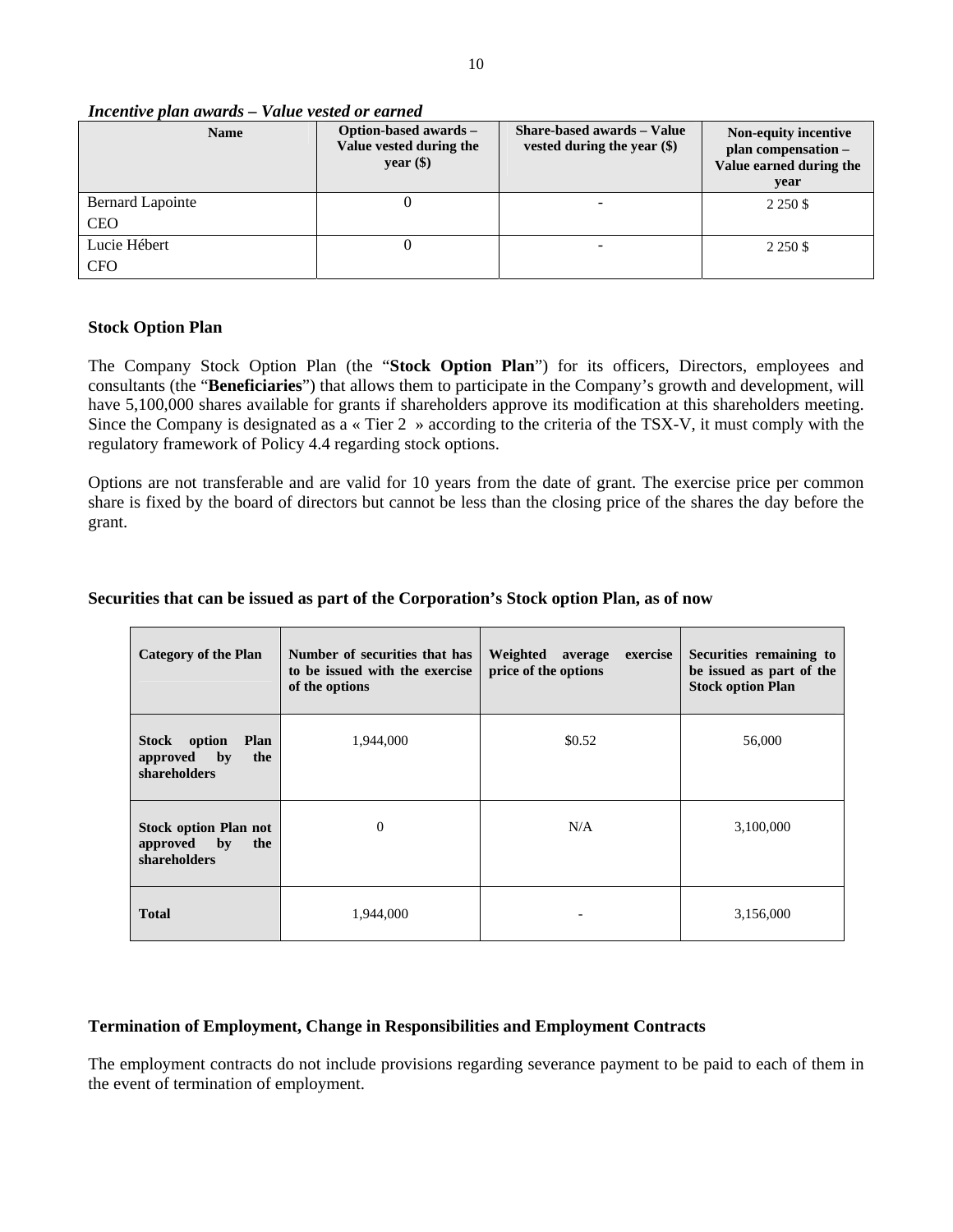#### **Remuneration of Directors**

The Directors of the Corporation do not receive any compensation for the services rendered in such capacity. Directors of the Corporation who are also employees do not receive any additional remuneration for services rendered in such capacity.

### **Liability Insurance**

The Corporation subscribes to an insurance on behalf of its Directors and officers to cover for potential liabilities incurred in connection with their services to the Corporation. The coverage is for \$1,000,000 per insurance period, with a cost is \$7,800 per year.

### **Interest of informed persons in material operations**

None of the insiders of the Corporation, the proposed nominees for election as Director, or any of their respective associates or affiliates, has any material interest, direct or indirect, in any material transaction since the beginning of the Corporation's most recently completed financial year, or in any proposed material transaction which has materially affected or would materially affect the Corporation or any of its subsidiaries.

### **Composition of the Audit Committee**

The following are the current members of the Audit Committee:

| <b>Name</b>      | Independence $^{(1)}$ | <b>Financial Literacy</b> <sup>(2)</sup> |
|------------------|-----------------------|------------------------------------------|
| Bernard Lapointe | Non-independent       | <b>Financially Literate</b>              |
| Luc Boivin       | Independent           | <b>Financially Literate</b>              |
| Serge Servant    | Independent           | <b>Financially Literate</b>              |

(1) Pursuant to MI 52-110, an audit committee member is independent if he or she has no direct or indirect "material relationship"; (as such term is defined in MI 52-110) with the issuer.

(2) Pursuant to MI 52-110, an individual is financially literate if he or she has the ability to read and understand a set of financial statements that present a breadth and level of complexity of accounting issues that are generally comparable to the breadth and complexity of the issues that can reasonably be expected to be raised by the issuer's financial statements.

#### **External Auditor Service Fees (By Category)**

The aggregate fees billed by the Corporation's external auditors during the financial years ended December 31, 2009 and 2008 were as follows:

| <b>Financial Year</b><br><b>Ended December 31</b> | <b>Audit Fees</b> | <b>Audit Related</b><br><b>Fees</b> | <b>Tax Fees</b>          | <b>All Other</b><br><b>Fees</b> |
|---------------------------------------------------|-------------------|-------------------------------------|--------------------------|---------------------------------|
| 2009                                              | \$28,150          |                                     | \$1,990                  | \$505                           |
| 2008                                              | \$25,000          | ۰                                   | $\overline{\phantom{0}}$ | \$10,000                        |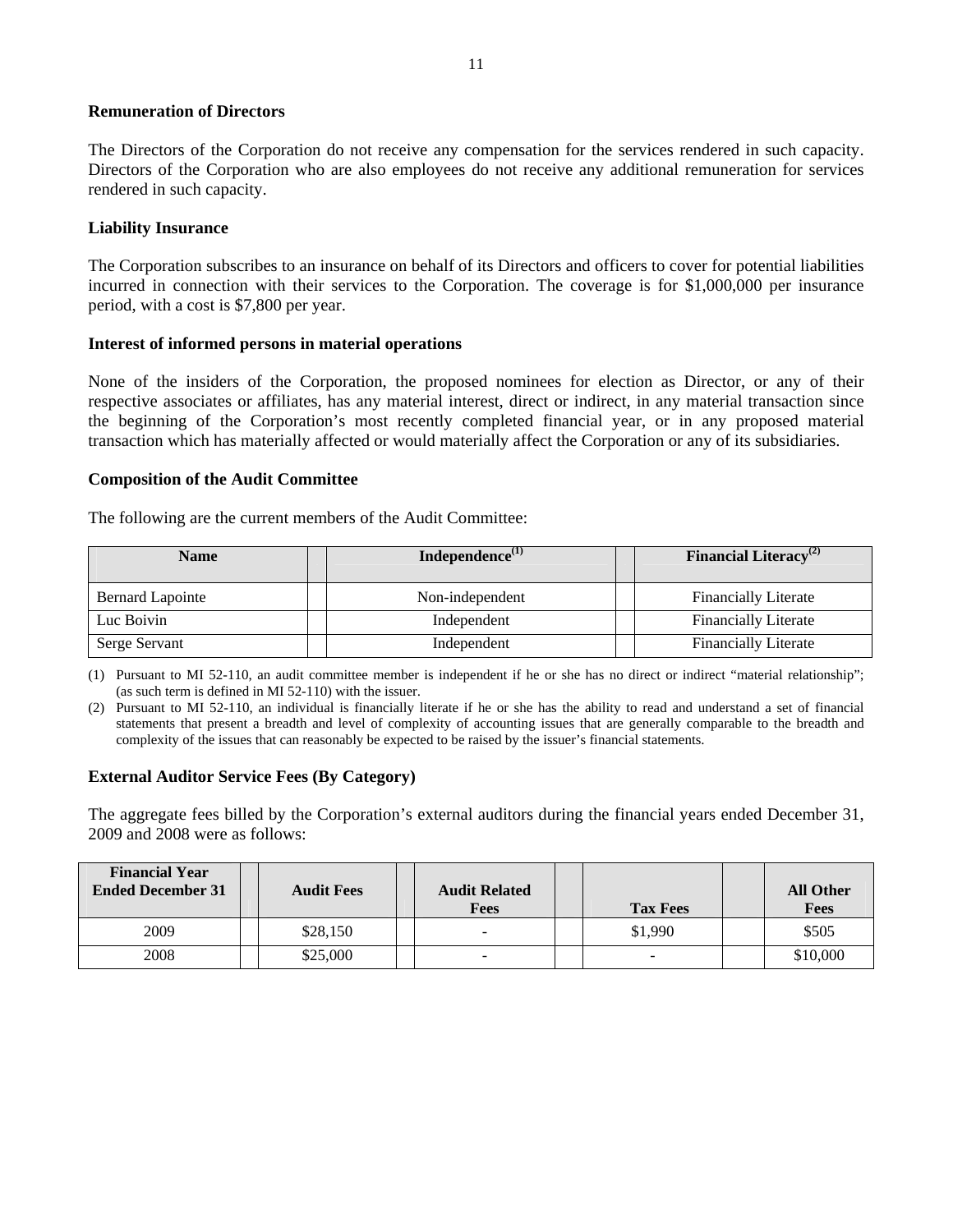### **DISCLOSURE OF CORPORATE GOVERNANCE PRACTICES**

National Instrument 58-101 – Disclosure of Corporate Governance Practices (**NI 58-101**) enacted by the Canadian Securities Administrators provides for greater transparency regarding corporate governance practices. As the Corporation is a venture issuer, it is required to describe its position with regard to the matter contained in the Form 58-101F2 of NI-58-101.

# **1. Board of Directors**

*Disclose how the board of directors (the "board") facilitates its exercise of independent supervision over management, including (i) the identity of directors who are independent, and (ii) the identity of directors who are not independent, and the basis for that determination. If the disclosure is included in a management information circular distributed to security holders of the issuer for the purpose of electing directors to the issuer's board of directors, provide disclosure regarding the existing directors and any proposed directors.* 

Pursuant to NI 58-101, in a jurisdiction other than British Colombia, a director is independent if he or she would be independent within the meaning of section 1.4 of MI 52-110 on the Audit Committee, i.e. if he or she has no direct or indirect material relationship with the issuer, that is, a material relationship which could, in the view of the issuer's board of directors, reasonably interfere with the exercise of a committee member's independent judgment or a relationship with the issuer which is one of those described in same section. In British Columbia, a director is independent if (a) a reasonable person with knowledge of all the relevant circumstances would conclude that the director is independent of management of the issuer and of any significant security holder, or (b) the issuer is a reporting issuer in a jurisdiction other than British Columbia, and the director is independent under subsection 1.2(1) on Meaning of Independence of NI-58-101.

The Board is constituted of a majority of individuals who qualify as independent directors since, of the six (6) current directors, four (4) are unrelated to the Corporation. Mr. Alain Vachon, Luc Boivin, Norman Forrest and Serge Servant are deemed "independent" since in the Board's opinion, they are unrelated to management and free of all interests, business dealings or other relationships, which could or could conceivably be perceived as being able to significantly interfere with the ability of such directors to act in the best interests of the Corporation, other than the interest and relationship that arises from stock ownership.

Mr. Bernard Lapointe and Denis Bélisle are deemed directors who are "not independent" since they are part of the senior management.

# **2. Directorships**

*If a director is presently a director of any other issuer that is a reporting issuer (or the equivalent) in a Canadian or foreign jurisdiction, identify both the director and the other issuer. If the disclosure is included in a management information circular distributed to security holders of the issuer for the purpose of electing directors to the issuer's board of directors, provide disclosure regarding the existing directors and any proposed directors.* 

Mr. Denis Bélisle is also a director of Vantex Resources Ltd. and Vanstar Mining Resources Inc. which are reporting issuers in the Provinces of Quebec, Alberta and British Columbia and whose shares are listed on the TSX Venture Exchange.

# **3. Orientation and Continuing Education**

*Describe what steps, if any, the board takes to orient new board members, and describe any measures the board takes to provide continuing education for directors.*

The directors shall keep up to date and shall receive copies of all the necessary and latest information during meetings of the Boards of Directors, the Audit Committee and the Human Resources and Corporate Governance Committee. On account of the limited number of directors and the venture nature of the Corporation, no formal training system has been created.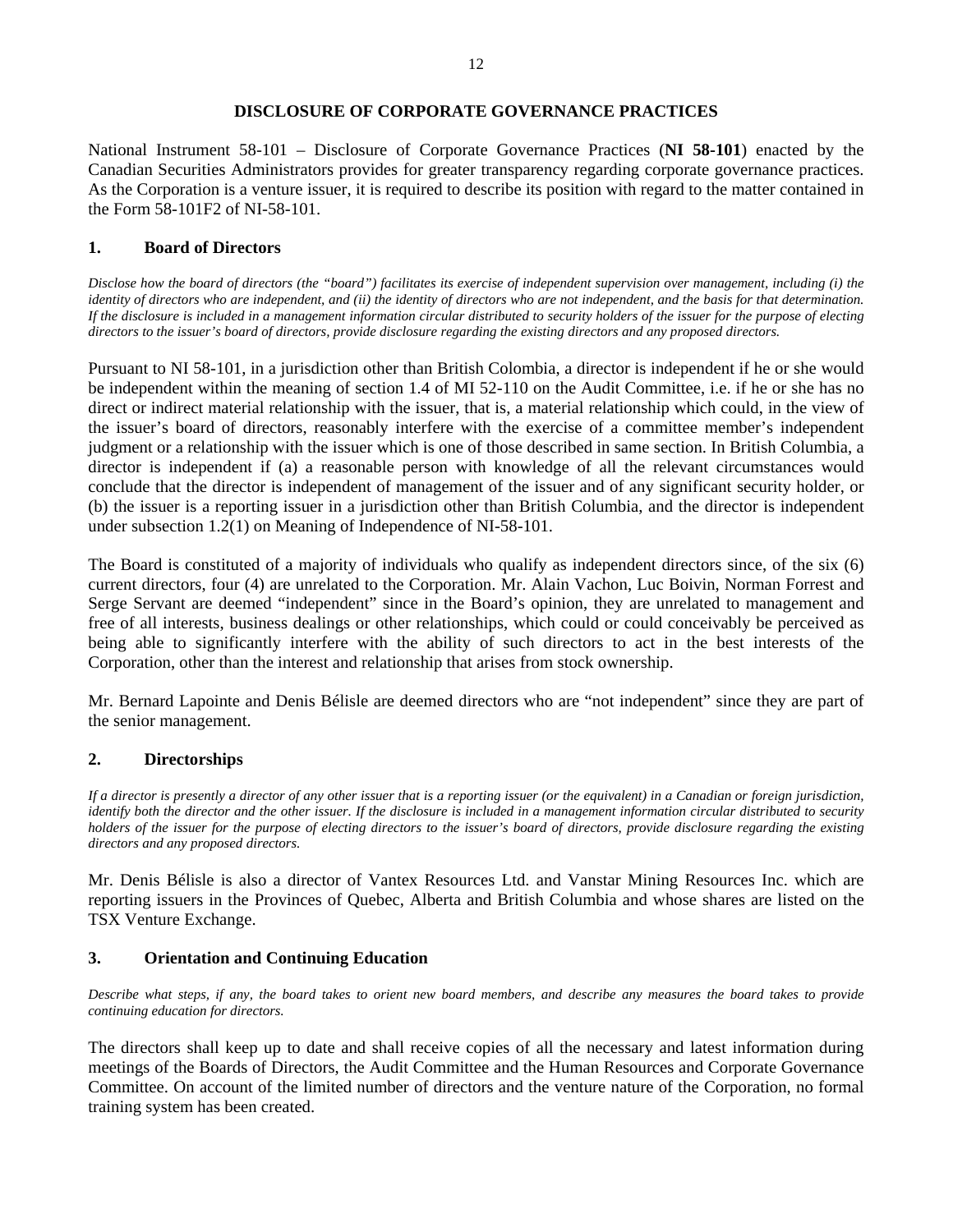#### **4. Ethical Business Conduct**

*Describe what steps, if any, the board takes to encourage and promote a culture of ethical business conduct.*

The Board of Directors acknowledges that it shall take on the responsibility of overseeing the competent and ethical operation of the Corporation. In order to guarantee that the directors exercise their judgment in an independent fashion when examining operations and contracts in which a director or a member of senior management has a significant interest, such transactions shall be reviewed and approved only by directors assembled together in a committee of the Board, where the director who has such an interest shall refrain from participating in the discussions and from voting on the matter. In addition, the Corporation shall take steps to ensure that directors do not undertake any transactions involving the Corporation's stock when important information is about to be communicated.

# **5. Nomination of Directors**

*Disclose what steps, if any, are taken to identify new candidates for board nomination, including (i) who identifies new candidates, and (ii) the process of identifying new candidates.*

The President of the Corporation shall propose qualified candidates to fill vacant positions on the Board of Directors to the Human Resources and Corporate Governance Committee.

 If a candidate is endorsed by the Human Resources and Corporate Governance Committee, the latter's name shall then be submitted to the Board of Directors for approval. The Human Resources and Corporate Governance Committee is composed of a majority of independent directors: Mr. Serge Servant (independent), Mr. Luc Boivin (independent) and Mr. Bernard Lapointe (non independent).

# **6. Compensation**

*Disclose what steps, if any, are taken to determine compensation for the directors and CEO, including (i) who determines compensation, and (ii) the process of determining compensation.*

The Human Resources and Corporate Governance Committee shall regularly assess the compensation policies in view of practices in the marketplace, the practices and risks typical of the industry and the inherent responsibilities of being an effective director. The Corporation's main activity is mining exploration and, at the present time, it is not generating any profits. In order to determine the compensation of the directors and the CEO, the Board of Directors shall notably take into account the contribution made by each person to the Corporation, the financial resources available to the Corporation and the compensation given to people occupying similar positions in comparable Canadian companies. To date, the Corporation's directors have not received any compensation in cash for the services they have rendered in their capacity as directors.

# **7. Other Board Committee**

*If the board has standing committees other than the audit, compensation and nominating committees, identify the committees and describe their function.*

Apart from the Audit Committee and the Human Resources and Corporate Governance Committee, the Board has not other committee.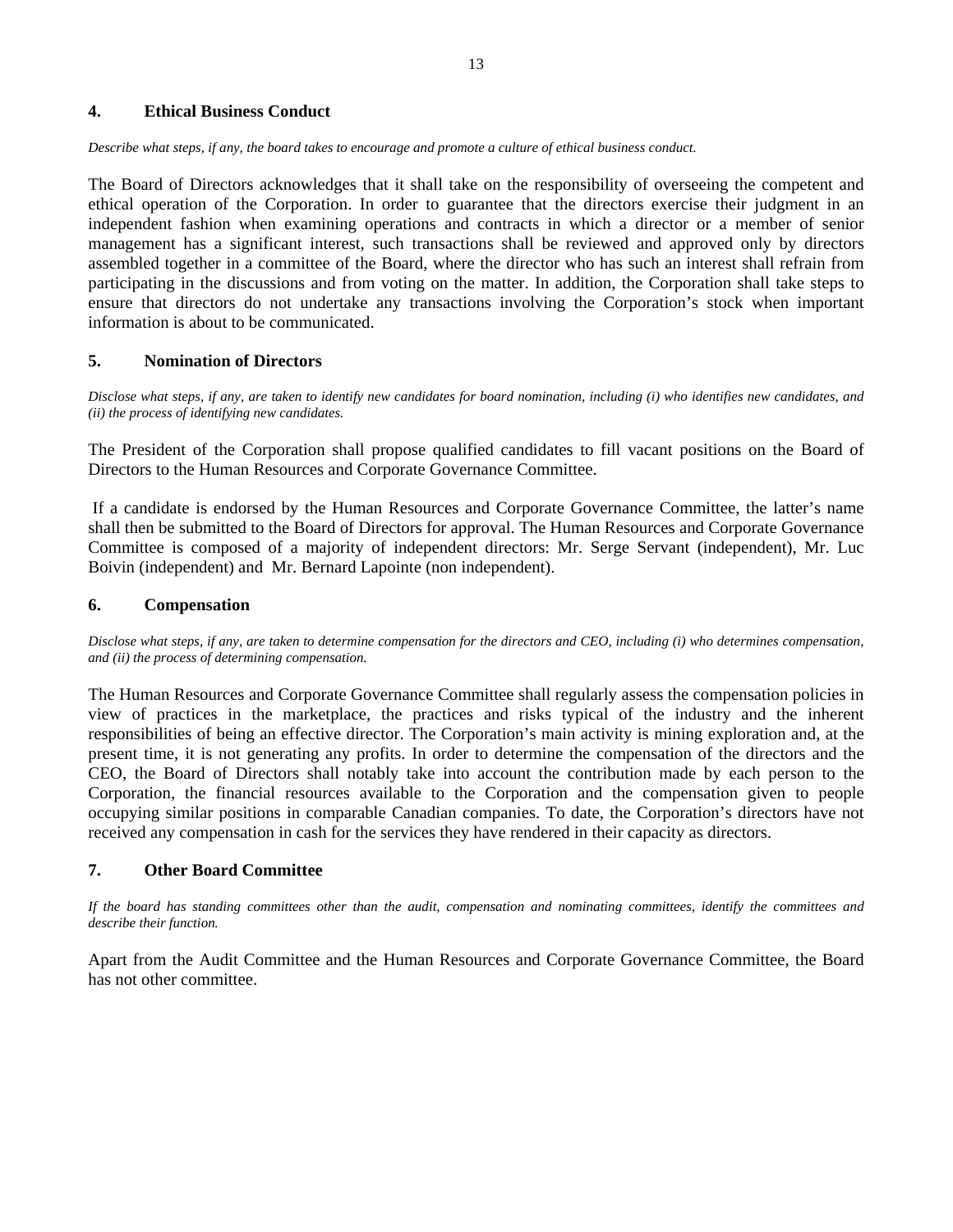#### **8. Assessments**

*Disclose what steps, if any, that the board takes to satisfy itself that the board, its committees, and its individual directors are performing effectively.*

The informal mechanism has been implemented by the Human Resources and Corporate Governance Committee to evaluate the contribution and performance of the Board, of each of the Board's Committees and of each director of the Corporation. This Committee is currently composed of the following directors: Mr. Serge Servant, Mr. Luc Boivin and Mr. Bernard Lapointe.

### **MANAGEMENT CONTRACTS**

There are no management functions of the Corporation or any of its subsidiaries which are to any substantial degree performed by a person or a company other than the Directors or Executive Officers of the Corporation or any of its subsidiaries.

#### **OTHER BUSINESS ON THE AGENDA**

Management of the Corporation has no knowledge of any changes regarding the items described in the enclosed Notice of Meeting nor of any other business which could be submitted to the Meeting, except for those items mentioned in the Notice of Meeting. However, if any change or other business is validly brought before the Meeting, the attached Proxy Form confers a discretionary power on the persons designated therein to vote as they see fit on the changes regarding any such items mentioned in the Notice of Meeting or on any other business.

### **SHAREHOLDERS PROPOSALS**

Any shareholder who wishes to submit a proposal to the Meeting must send this proposal to the Corporation before the prescribed expiration date so that it can be integrated into the Circulars with a view to such Meeting.

#### **ADDITIONAL INFORMATION**

The Corporation financial information is included in the Financials Statements of the Corporation and notes thereto and in the accompanying Management's Discussion and Analysis for the fiscal year ended December 31, 2009. Copies of these documents and additional information concerning the Corporation can be found on the System for Electronic Document Analysis and Retrieval (SEDAR) at www.sedar.com and may also be obtained upon request to the secretary of the Corporation.

## **APPROVAL**

The Board of Directors of the Corporation has approved the contents of the Circular and its transmittal to the shareholders.

Dated this  $6<sup>h</sup>$  day of May, 2010

*Bernard Lapointe (Signed)* 

14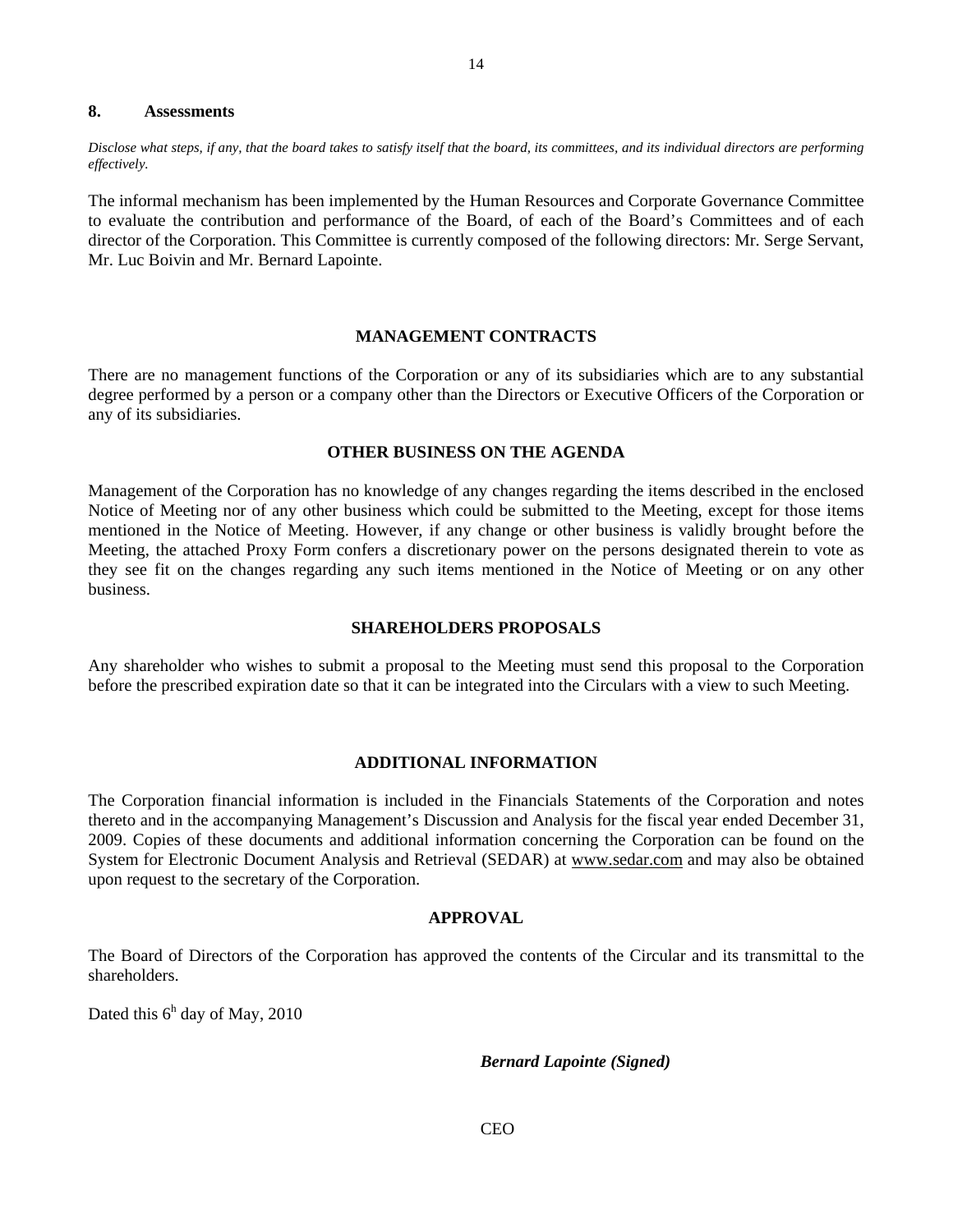## **SCHEDULE A**

## **CHARTER OF THE AUDIT COMMITTEE**

### **Purpose**

The audit committee is a standing committee of the board of directors. Its primary duty is to assist the board of directors in fulfilling its supervisory role with regard to the following:

- 1. The completeness of the financial statements and the information provided to shareholders and to other persons concerned.
- 2. The Corporation's compliance with financial regulatory requirements.
- 3. The accuracy and effectiveness of the internal control mechanisms implemented and maintained by management.
- 4. The competency, independence and performance of the external auditor who must report to the audit committee, to the board of directors and to the shareholders.

### **Composition**

The audit committee is comprised of at least three directors, including one chairman, who are named by the board of directors every year after the annual meeting. The majority of the committee members must not be officers or other employee of the Corporation or of an affiliate.

Each committee member must meet the requirements in matters of independence, financial knowledge and experience, the requirements of the applicable laws that govern the Corporation and the rules of the Stock Exchanges on which the Corporation's shares are listed as well as the requirements of competent securities authorities.

The board of directors may, at any time, terminate a committee member's duties or replace him or her and it must fill vacant positions on the committee.

#### **Structure and functioning**

The chairman of the board, the chairman of the committee or two members of the committee may call a committee meeting at any time. The committee meets as required but not less than four times per year. *Quorum* is reached where two members are present at committee meetings, irrespective of their status, and the composition thereof must comply with the requirements of the *Canada Business Corporations Act*.

The chairman of the committee, in cooperation with the chairman of the board, draws up the agenda for each committee meeting taking into account the items appearing in the committee's activity program which is approved each year by the board of directors. At each meeting, the committee may also sit privately with only the committee members in attendance. The committee may retain the services of special consultants, where it deems it expedient, at the expense of the Corporation.

The chairman of the committee or the person appointed by him or her submits a committee activity report to the board of directors after each meeting and makes recommendations to the board of directors regarding issues that require board approval.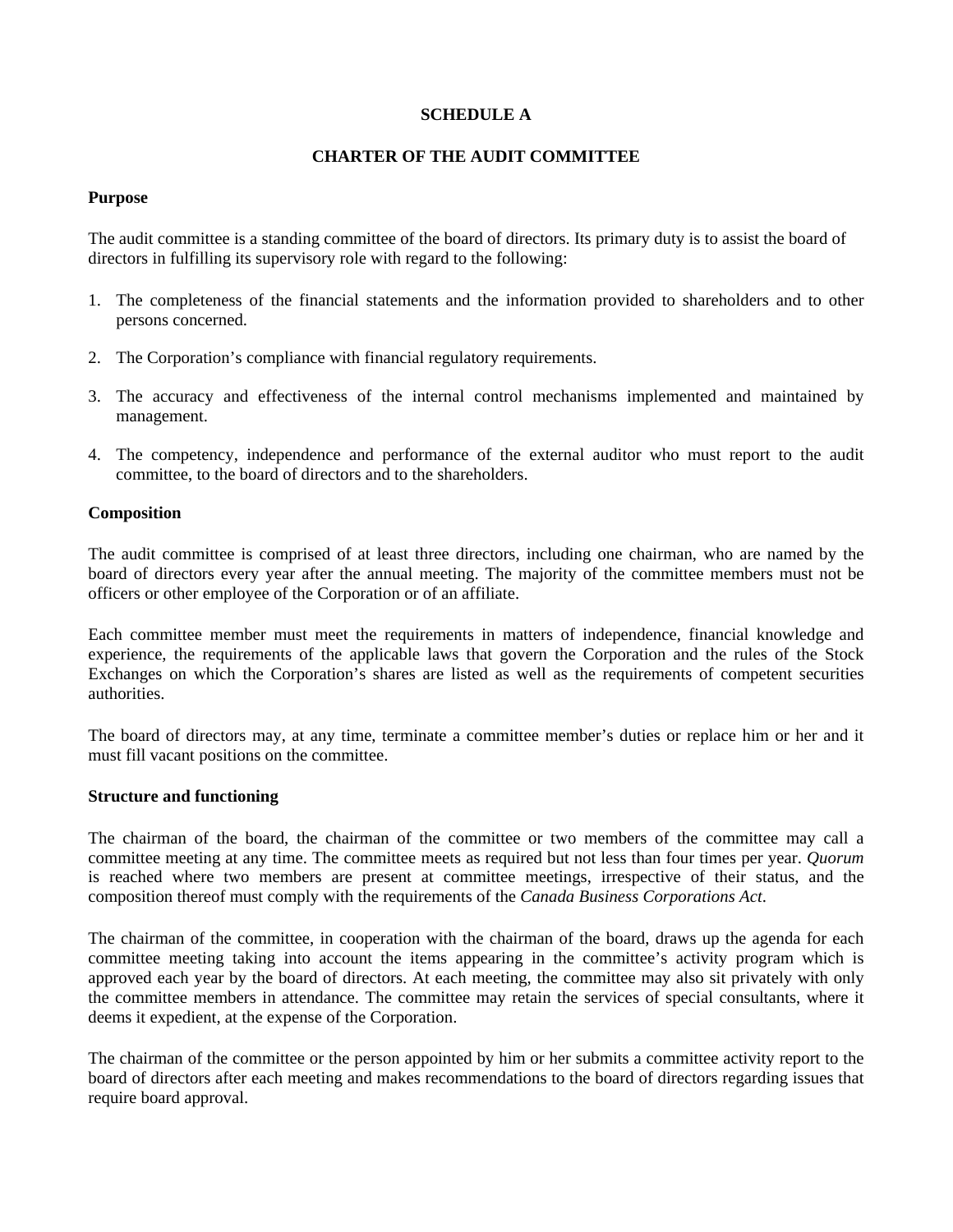Each year, the committee reviews this charter and the items appearing in the committee activity program and, where necessary, recommends changes to the board of directors so that it will approve them. The committee will prepare a report to be attached to the proxy documents regarding the annual meeting. Together with the board of directors, the committee evaluates and considers the committee's annual performance.

# **Duties and responsibilities of the audit committee and review**

- 1. Review the unaudited interim financial statements and management's analysis of the financial situation and operating results with management and the external auditors by addressing, in particular, with the external auditors, questions that must be the subject matter of discussion pursuant to the generally accepted auditing standards that apply to the Corporation.
- 2. Review the press releases announcing the Corporation's financial results.
- 3. Review with management and the external auditors, after completion of the annual audit:
	- (a) the audited annual financial statements;

(b) the audit of the annual financial statements made by the external auditor as well as the latter's report thereon;

- (c) management's analysis of the financial situation and operating results;
- (d) any material change that had to be made to the external audit plan;

(e) any material question brought to management's attention during the audit, including any restriction on the scope of activities or access to information;

(f) any question related to the performance of the audit that must be the subject matter of discussion pursuant to the generally accepted auditing standards that apply to the Corporation.

- 4. Ensure that the external auditor is convinced that judgment and accounting estimates made by management as well as the accounting principles chosen by management reflect the adequate application of generally accepted accounting principles.
- 5. Review the Corporation's main accounting policies and methods with management and the external auditor.
- 6. Ensure the independence of the external auditor, given the requirements in respect thereto provided by the laws governing the Corporation and by the applicable rules of the Stock Exchanges on which the Corporation's shares are listed. At least once a year, the external auditor submits a written statement to the committee outlining all its relations with the Corporation; the committee reviews it with him or her and, where necessary, recommends that the board take the requisite measures to ensure the independence of the external auditors and their responsibility toward the committee and the board.
- 7. Evaluate the performance of the external auditor and recommend to the board the appointment or, where it deems it expedient, the replacement of the external auditor subject to shareholder approval.
- 8. Consider, review and approve the services offered by the external auditor and the fees to be paid to the external auditors with regard to the audit, to the related services rendered and to other services that are provided for by law and that comply with the guidelines established by the board limiting the recourse to the services of the external auditor.